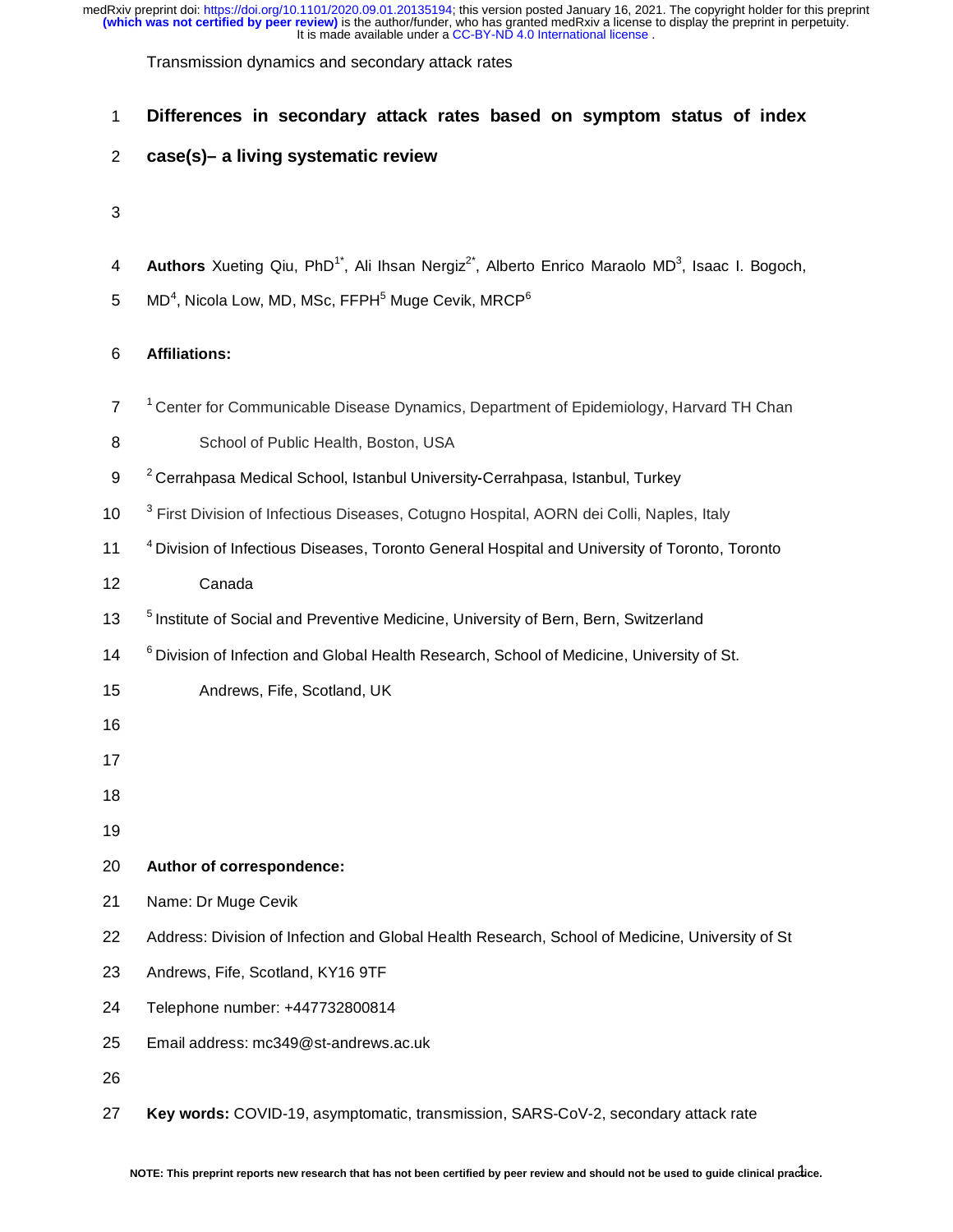Transmission dynamics and secondary attack rates

# 28 **Abstract:**

- 29 **Background** Reports suggest that asymptomatic individuals (those with no symptoms at all
- 30 throughout infection) with severe acute respiratory syndrome coronavirus 2 (SARS-CoV-2) are
- 31 infectious, but the extent of transmission based on symptom status requires further study.
- 32 **Purpose** This living review aims to critically appraise available data about secondary attack rates
- 33 from people with asymptomatic, pre-symptomatic and symptomatic SARS-CoV-2 infection.
- 34 **Data sources** Medline, EMBASE, China Academic Journals full-text database (CNKI), and pre-
- 35 print servers were searched from 30 December 2019 to 3 July 2020 using relevant MESH terms.
- 36 **Study selection** Studies that report on contact tracing of index cases with SARS-CoV-2 infection 37 in either English or Chinese were included.
- 38 **Data extraction** Two authors independently extracted data and assessed study quality and risk 39 of bias. We calculated the secondary attack rate as the number of contacts with SARS-CoV-2, 40 divided by the number of contacts tested.
- 41 **Data synthesis** Of 927 studies identified, 80 were included. Summary secondary attack rate 42 estimates were 1% (95% CI: 0%-2%) with a prediction interval of 0-10% for asymptomatic index 43 cases in 10 studies, 7% (95% CI: 3%-11%) with a prediction interval of 1- 40% for pre-44 symptomatic cases in 11 studies and 6% (95% CI: 5%-8%) with a prediction interval of 5- 38% 45 for symptomatic index cases in 40 studies. The highest secondary attack rates were found in 46 contacts who lived in the same household as the index case. Other activities associated with 47 transmission were group activities such as sharing meals or playing board games with the index 48 case, regardless of the disease status of the index case.
- 49 **Limitations** We excluded some studies because the index case or number of contacts were 50 unclear.

51 **Conclusion** Asymptomatic patients can transmit SARS-CoV-2 to others, but our findings 52 indicate that such individuals are responsible for fewer secondary infections than people with 53 symptoms.

- 54 **Systematic review registration** PROSPERO CRD42020188168
- 55 **Funding:** No funding was received
- 56
- 57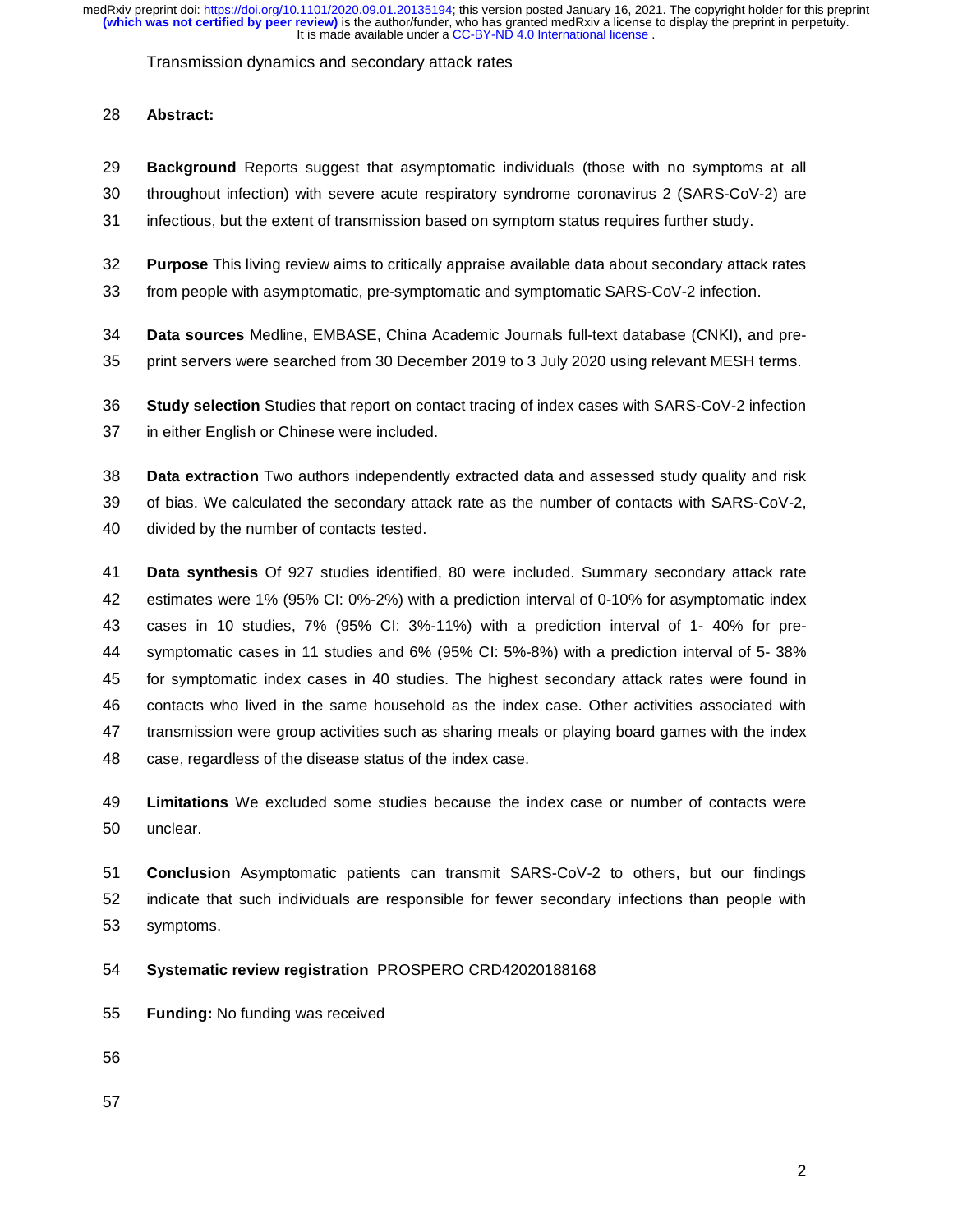Transmission dynamics and secondary attack rates

#### 58 **Introduction:**

59 Severe Acute Respiratory Syndrome Coronavirus 2 (SARS-CoV-2) demonstrates efficient 60 transmission in populations without effective public health interventions; basic reproduction 61 numbers  $(R_0)$  values range between 2-3 [1]. While asymptomatic transmission has been 62 described as the "Achilles' heel" of control efforts during this pandemic, the extent to which 63 transmission of SARS-CoV-2 by people without symptoms drives this pandemic remains 64 uncertain [2]. SARS-CoV-2 infection that is asymptomatic at the time of laboratory testing is 65 widely reported [3]; however, studies that follow infected people over time suggest that many 66 infections are not asymptomatic throughout the entire disease course, and a large proportion of 67 these individuals ultimately develop a diverse range of symptoms [4-7]. For instance, Sugano et 68 al. reported a detailed cluster outbreak in music clubs in Japan, where asymptomatic cases 69 reported also included pre-symptomatic cases [8]. A living systematic review of studies published 70 up to 10 June 2020 estimated that 20% (95% CI 17 to 25%) of people who become infected with 71 SARS-CoV-2 remain asymptomatic throughout infection [7].

72 One of the barriers to understanding the role of asymptomatic transmission is the lack of 73 consistency in case definitions [9]. While symptom severity exists on a spectrum, individuals 74 infected with SARS-CoV-2 can be miscategorized as asymptomatic, when they have milder or 75 atypical symptoms leading to overestimation of the proportion without symptoms [3, 10]. For 76 instance, in a detailed study of SARS-CoV-2 infections in Iceland where individuals deemed at 77 high risk for COVID-19 including those with a consistent syndrome were screened in a targeted 78 manner, and other individuals were tested via a population screening mechanism, more than a 79 third in the second group reported symptoms potentially consistent with COVID-19 [3]. However, 80 it is increasingly becoming clear that some individuals experience more diverse symptoms, 81 including taste and smell disturbance or myalgia, either for the entire course of illness or 82 preceding respiratory symptoms. These symptoms can be so mild and insidious that they do not 83 limit patients' daily activities [4, 11]. The situation is further complicated by subjective patient 84 perception and differences between studies in the elicitation and reporting of symptoms.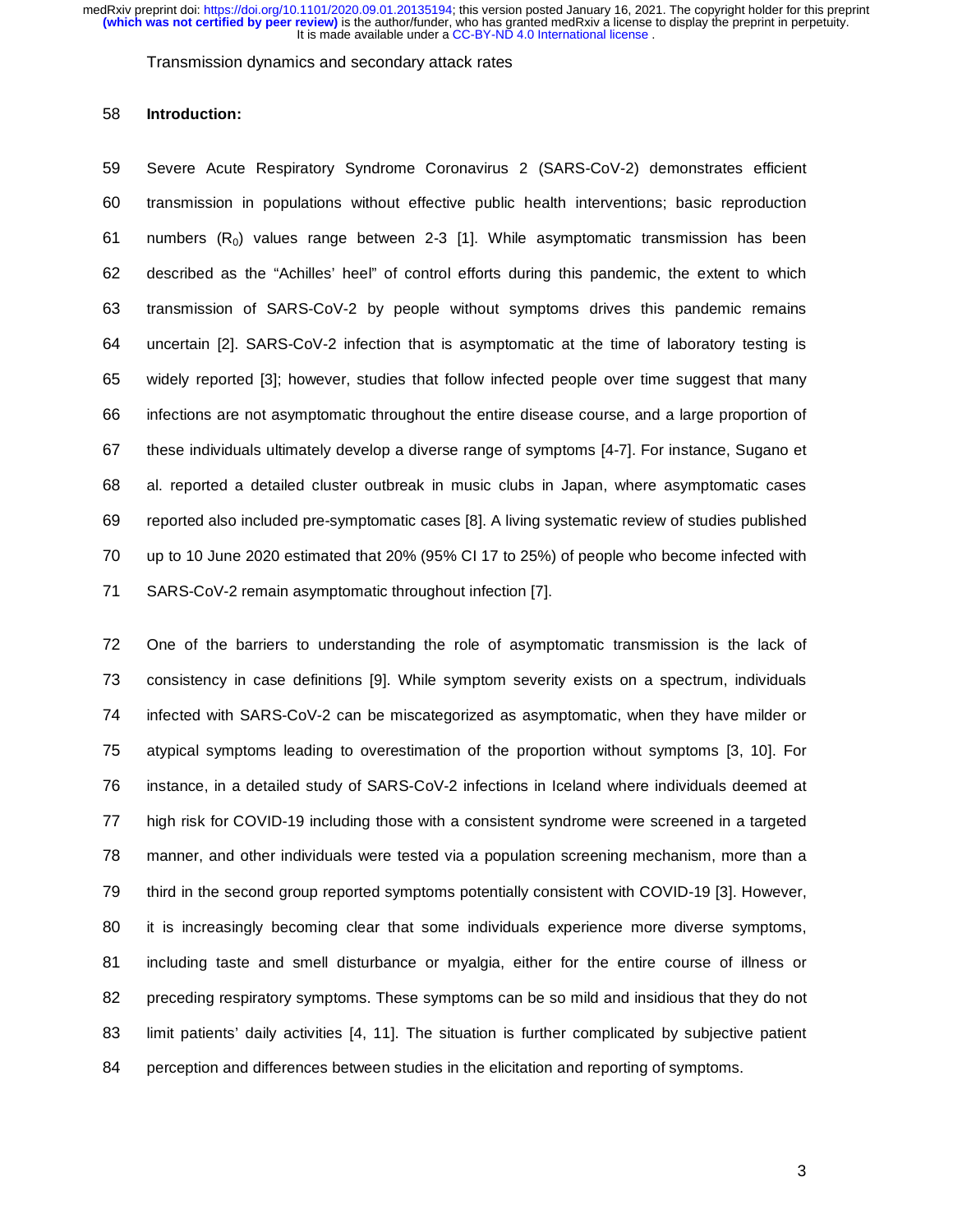#### Transmission dynamics and secondary attack rates

85 There are reports describing asymptomatic individuals with SARS-CoV-2 who are infectious [12] 86 and who have infected one or more contacts [13], but the extent and significance of 87 asymptomatic transmission requires further understanding. The aim of this review is to 88 summarize the available evidence about secondary attack rates (defined as the probability that 89 an infected individual will transmit the disease to a susceptible individual) amongst the contacts 90 of individuals with SARS-CoV-2 with different symptom status to provide information about how 91 contagious they are, and their role in driving the pandemic.

92

#### 93 **Methods:**

94 Systematic review was registered in PROSPERO on 8 June 2020 (CRD42020188168) and will 95 be updated 4-6 months according to the availability of new evidence as a living systematic 96 review [14]. The larger review aims to answer transmission dynamics of SARS-CoV-2. The 97 analysis in this report addresses one of the review questions; to identify secondary attack rate 98 based on symptom status.

99

## 100 *Definitions*

101 We defined "asymptomatic" as an individual with laboratory-confirmed SARS-CoV-2 infection but 102 without symptoms throughout their entire course of infection, or after 14 days of follow up; 103 "paucisymptomatic" as an individual with laboratory-confirmed SARS-CoV-2 infection with mild 104 symptoms, and "pre-symptomatic" as an individual who reports no symptoms at the time of the 105 initial positive test result, but who subsequently develops symptoms attributable to COVID-19. 106 We used these definitions to categorize the index cases. Secondary attack rate was defined as 107 the number of new SARS-CoV-2 infection cases among susceptible contacts of primary cases 108 divided by the total number of susceptible contacts.

109

## 110 *Search Strategy*

111 We retrieved articles about transmission of SARS-CoV-2 infection through systematic searches 112 of eight databases: Medline, EMBASE, Europe PMC, Web of Science, SCOPUS, Chinese 113 database (CNKI), and preprint servers (MedRxiv, BioRxiv) using relevant Medical Subject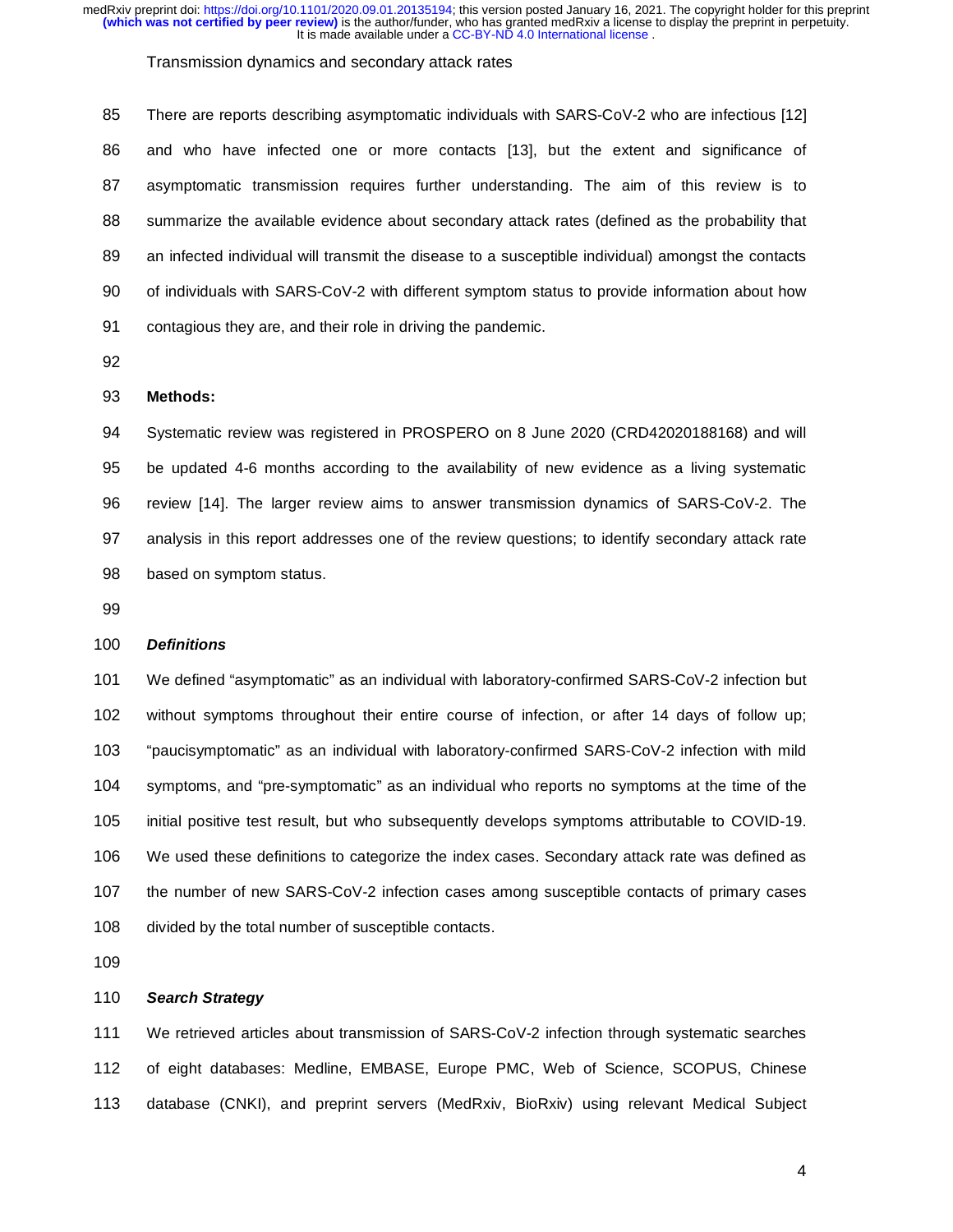Transmission dynamics and secondary attack rates

114 Headings (MeSH) terms (Supplementary material). The initial search was completed from 30 115 December 2019 to 21 May 2020, searches were repeated on 8 June 2020 and 3 July 2020, 116 owing to the rapidly increasing numbers of studies.

117

## 118 *Study Selection*

119 Studies were eligible if they met the inclusion criteria: (1) report on Coronavirus disease 2019 120 (COVID-19) or SARS-CoV-2 infection and (2) report an outbreak investigation or contact tracing 121 study. Exclusion criteria were: (1) review articles; (2) observational studies providing only the 122 proportion of individuals infected; (3) studies that do not indicate the number of contacts or 123 secondary infections; and (4) reports in media sources. We also manually screened the 124 references of the included original studies and reviews to identify additional eligible studies.

125

### 126 *Data Extraction*

127 Two authors (XQ and AIN) independently reviewed reports by title and abstract for relevance, 128 with at least 20% of all reports being screened in duplicate to ensure consistency. Two authors 129 then independently read the full text report of all studies not excluded by title and abstract, to 130 consider eligibility for inclusion. Any disagreements regarding study inclusion were resolved 131 through discussion with a third author (MC). Data were extracted onto a standardized form. From 132 each study, the following variables were extracted: the name of the first author, year of 133 publication, country, sample size, details of index cases (categorised as asymptomatic, pre-134 symptomatic and symptomatic); event details such as environment, transmission details; number 135 of contacts, number of secondary cases. If these data were not reported, we contacted authors 136 to request them and checked with the authors about all symptoms that they sought.

137

#### 138 *Risk of bias in included studies*

139 Two authors (XQ and AIN) independently assessed completeness of reporting and risks of bias, 140 using an adapted version of the Joanna Briggs Institute Critical Appraisal Checklist for Case 141 Series (Supplementary material). Any disagreements were resolved through discussion with a 142 third author (MC).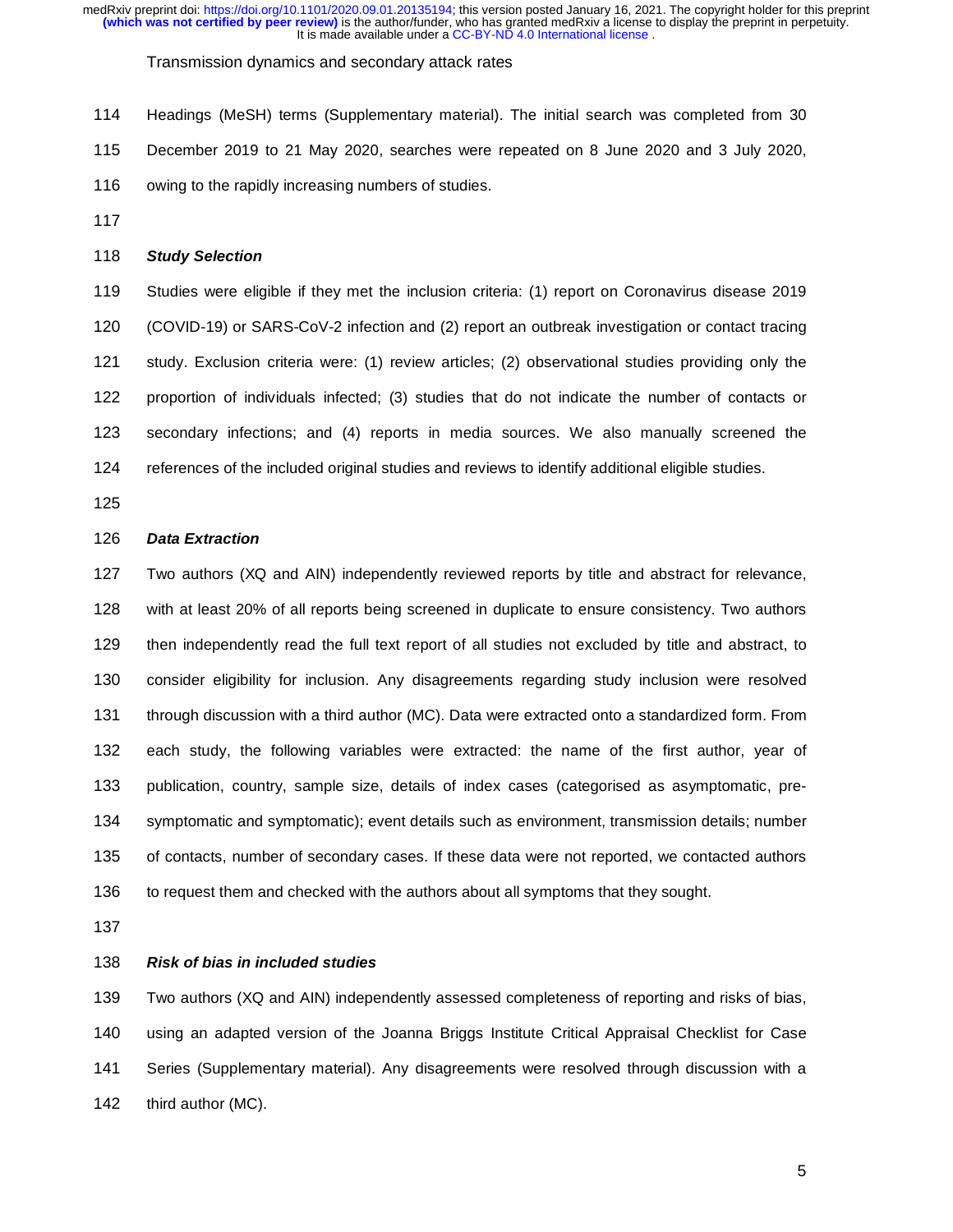#### Transmission dynamics and secondary attack rates

143

## 144 *Data synthesis and statistical analysis*

145 The studies are summarized in text and table form, descriptive statistics were completed for key 146 outcome measures. Secondary attack rates were computed from raw data in each study, dividing 147 the number of infected contacts of primary cases by the total number of susceptible exposed 148 contacts. A pooled analysis was carried out to generate summary estimates for the secondary 149 attack rate in each subgroup analyzed (asymptomatic, pre-symptomatic and symptomatic index 150 cases), in the framework of a random effect model. The Freeman – Tukey double-arcsine 151 variance-stabilizing transformation was used to combine data, due to its advantage over log and 152 logit transformations which did not allow to compute the proportion in the presence of zero event 153 counts [15]. Secondary attack rates are presented as a proportion along with 95% CIs in forest 154 plots. Heterogeneity between study estimates was gauged by means of the Cochran's Q and  $I^2$ 155 statistic: an  $I^2$  value above 75% indicates high heterogeneity [16]. Moreover, a 95% prediction 156 interval is displayed in the forest plots, which is an index of dispersion, providing information on 157 how widely the true effect size varies. It can also provide the range of values in which a future 158 observation will fall [17]. Analyses were performed though the software MetaXL version 5.3 159 (Ersatz, EpiGear International, Sunrise Beach, Australia) [18].

160

#### 161 **Results:**

162 The systematic search identified 927 potentially relevant articles and 789 records were screened 163 after removal of duplicates. Of 187 articles retrieved for full-text review and assessed for 164 eligibility, 80 studies were included in the systematic review, and among those we identified 69 165 studies that indicated the symptom status of index case(s). In this analysis, we excluded 11 166 studies that reported asymptomatic and symptomatic index cases together or no symptom status 167 of the index case was available. We re-classified three studies from asymptomatic to pre-168 symptomatic as the index cases developed symptoms later during the disease course after 169 reviewing the details and contacting the authors [19-21]. The number of selected papers at each 170 step of the screening and eligibility are reported in the flow diagram (Figure 1).

171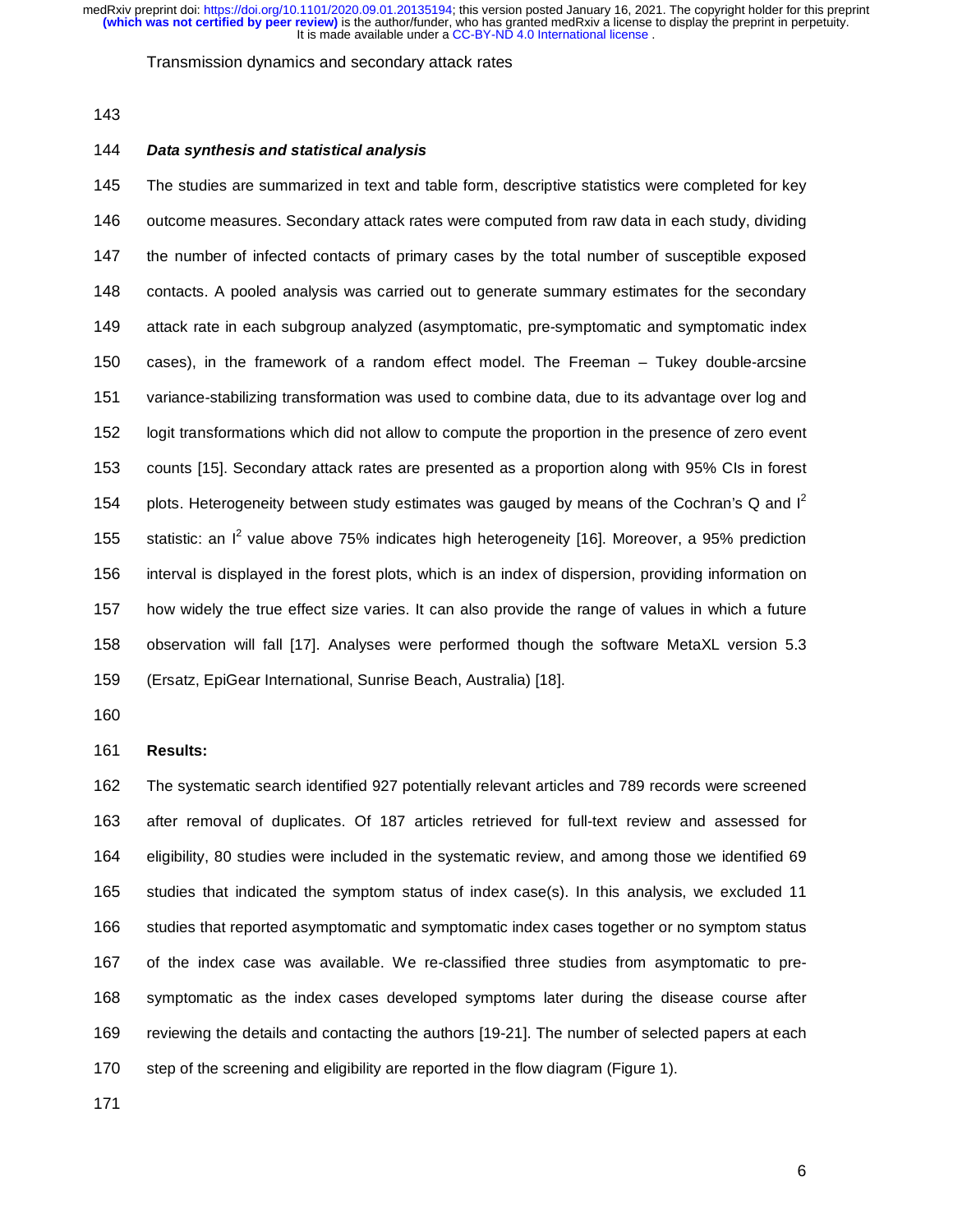Transmission dynamics and secondary attack rates

#### 172 **Summary of secondary attack rates of asymptomatic index cases**

173 Ten studies were included in the quantitative analysis (Table 1) [6, 13, 22-29]. Summary 174 secondary attach rate estimate was 1% (95% CI: 0%-2%) with a prediction interval ranged of 0- 175 10% (Figure 2). All except one tested all close contacts for SARS-CoV-2, regardless of 176 symptoms [26]. Cheng et al. only tested symptomatic cases, but they also tested high risk 177 populations regardless of symptoms including the household and hospital contacts [26]. Six 178 studies reported on household contacts, two studies included hospital contacts and two studies 179 included non-household close contacts.

180

181 Three studies identified no secondary cases after following up 17, 91 and 455 close contacts of 182 asymptomatic index cases (asymptomatic secondary attack rate of 0%) [24-26]. Of those, two 183 studies demonstrated higher symptomatic secondary attack rates; Cheng et al. demonstrated 184 that mild cases had a secondary attack rate of 3.8% (95% CI 1.1, 12.8%) and severe cases had 185 4% (95% CI 1.0, 15.8%) secondary attack rate [26], while Park et al. showing household 186 symptomatic secondary attack rate of 16.2% (95% CI 11.6, 22.0%) [24]. In another study, 305 187 contacts of 8 asymptomatic cases were followed up, identifying one secondary case (secondary 188 attack rate 0.3% (95% CI 0.0, 1.8%) [28]. In the same study, attack rates from index cases with 189 mild, moderate and severe diseases were 3.3%, 5.6% and 6.2%, respectively. Zhang et al. 190 followed up 119 close contacts of 12 asymptomatic index cases and identified one secondary 191 case, an asymptomatic secondary attack rate of 0.8% (95% CI 0.0, 4.6). In the same study, the 192 secondary attack rate was 3.5% (95% CI 1.5-8.0) for those with mild, 5.7% (95% CI 2.5, 12.8%) 193 for those with moderate, and 4.5% (95% CI 0.8, 21.8%) for those with severe symptoms [6]. In 194 this study, close contacts that lived with an index case had 12 times the risk of infection as those 195 who did not live with the index case (RR 12.5 - 95% CI 1.6, 100.8) and those who had frequent 196 contact with an index case-patient, and those who had more than 5 contacts had 29 times the 197 risk of infection as those with fewer contacts (RR 29.0 - 95% CI 3.6, 232.3). Two studies 198 indicated an asymptomatic secondary attack rate of 1% and 1.9% [22, 23]. Chaw et al. reported 199 asymptomatic and pre-symptomatic contacts together. The authors clarified that 3 asymptomatic 200 index cases and their 106 close contacts were followed up, leading to 3 secondary cases, a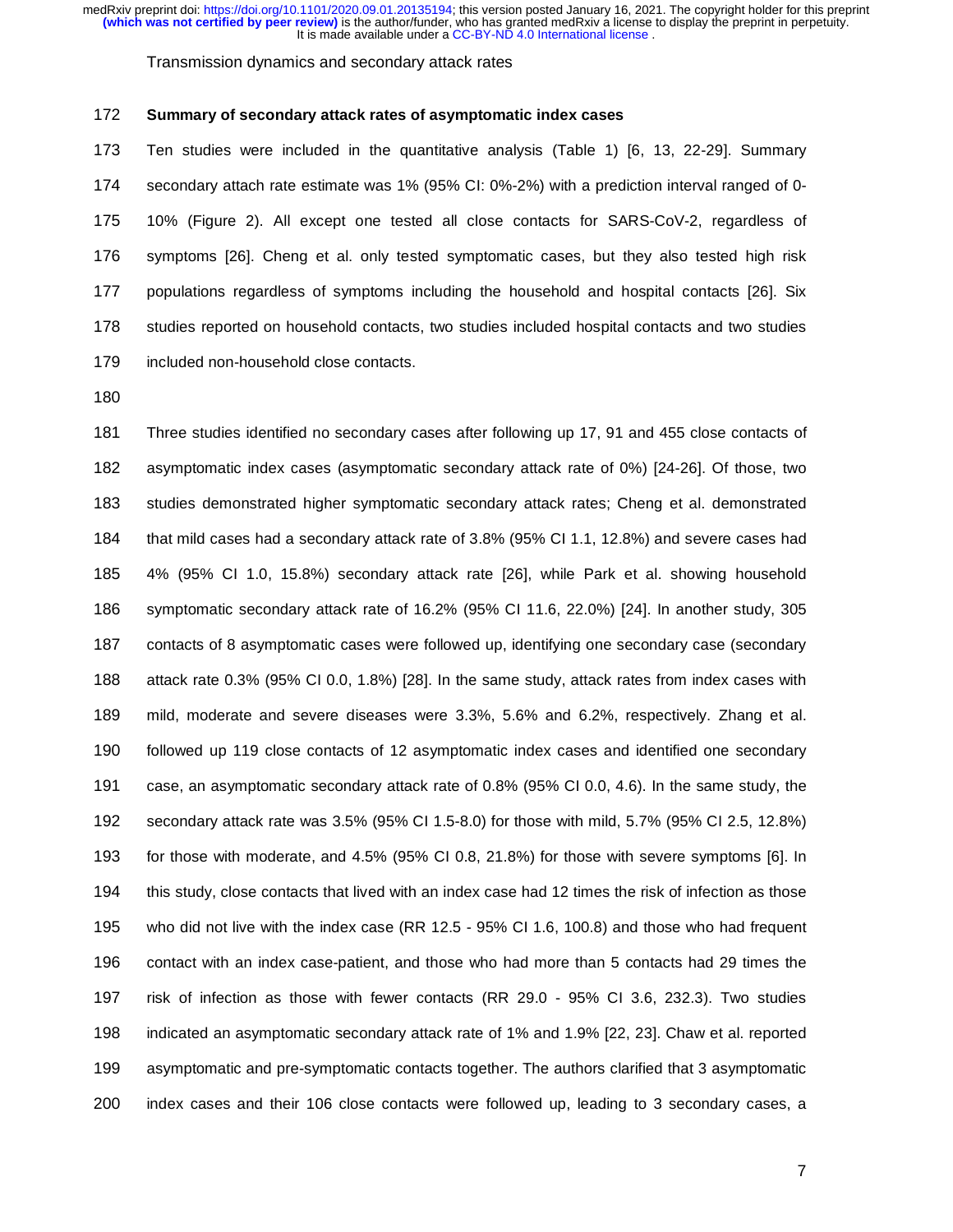Transmission dynamics and secondary attack rates

201 secondary attack rate of 2.8% (95% CI 0.06, 8.0%). In this study, the overall secondary attack 202 rate was 10.6% in the household setting, which was higher for symptomatic cases (14.4%, 95% 203 CI 8·8, 19·9%) than that of asymptomatic cases and for non-household contacts 0.7 (95% CI 0.1, 204 1,3) [13]. Zeng et al. conducted the largest contact tracing study, following up 753 close contacts 205 of asymptomatic index cases and identified one secondary case, an asymptomatic secondary 206 attack rate of 0.13% (95% CI 0.0, 0.7%) [27].

207

## 208 **Summary of pre-symptomatic secondary attack rates**

209 Sixteen papers reported either outbreak investigations or contact tracing studies reporting 210 transmission from an index case during the pre-symptomatic period [13, 19, 21, 26, 30-40] 211 (Table 2). Of those, eleven studies were included in the quantitative analysis. The summary SAR 212 estimate was 7% (95% CI: 3%-11%) with a prediction interval of 1 to 40% (Figure 3). These 213 studies followed up 22 to 585 close contacts whose initial exposure occurred before symptom 214 onset of the index case. Even in studies that followed up large numbers of people, including 215 community contacts, the majority of secondary cases identified were from the same household or 216 among friend gatherings. In these studies, having meals together, or playing cards with the index 217 case were exposure activities associated with transmission. The remaining one study reported 218 an outbreak in a restaurant [40] and four studies exclusively reported family cluster outbreaks 219 [30, 32, 33, 39]; these investigations did not test contacts outside the household, and it is 220 challenging to truly differentiate transmission during the pre-symptomatic period from 221 symptomatic transmission in the household setting (Supplementary Figure 1).

222

#### 223 **Summary of symptomatic secondary attack rates**

224 Forty-six papers reported either outbreak investigations or contact tracing studies reporting 225 transmission from symptomatic index case(s). Of those, 40 reported contact tracing studies 226 reported secondary attack rates ranging from 0% to 38.89% [13, 24, 27, 28, 38, 41-75] and 6 227 reported outbreak investigation [76-80] (Supplementary Table 1). 40 contact tracing studies with 228 44 observations were included in the quantitative analysis (Figure 4). The summary estimate of 229 SAR from symptomatic index subjects was 6% (95% CI: 5%-8%) with a prediction interval of 5-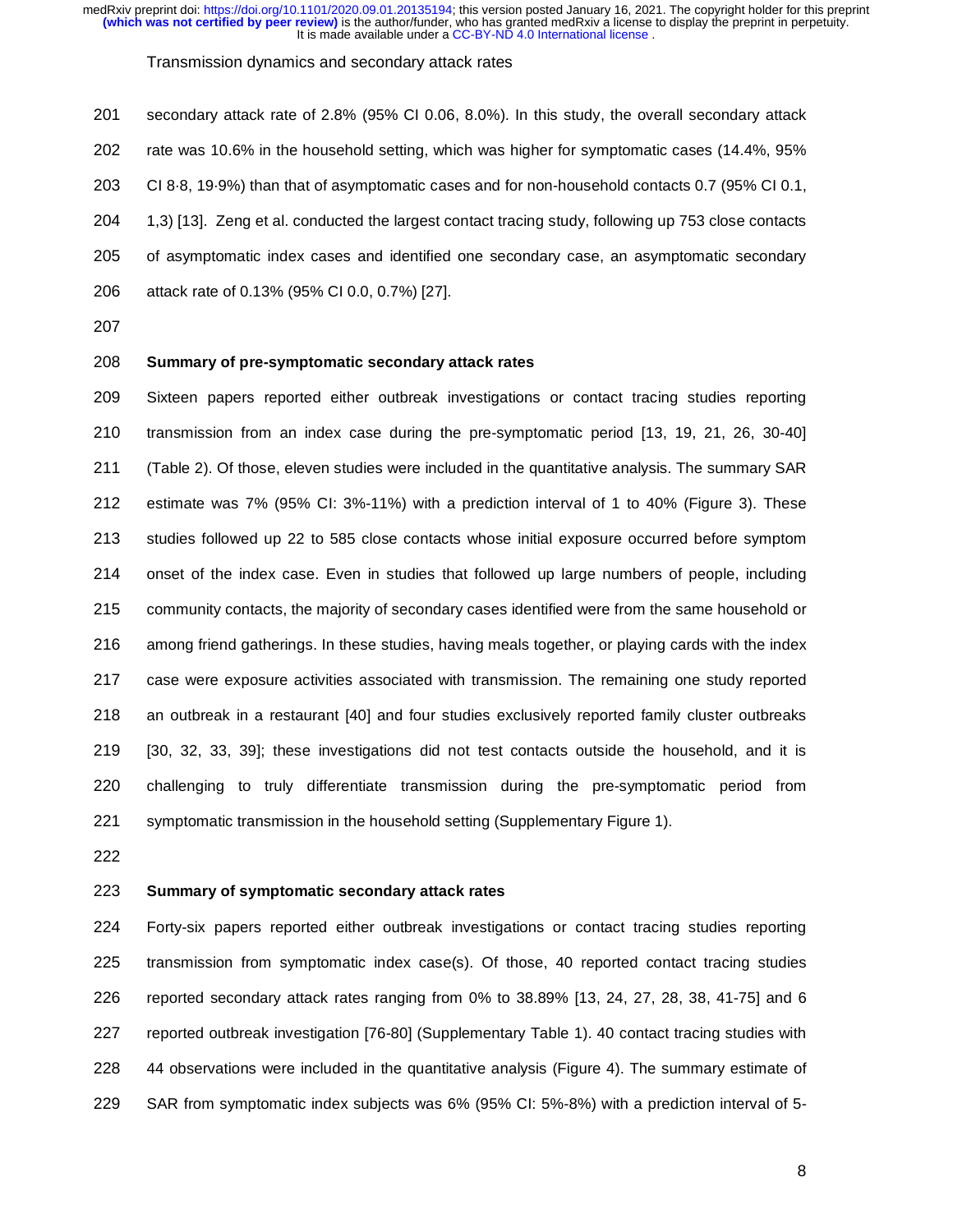Transmission dynamics and secondary attack rates

230 38%. Of those, 9 studies reported less than 1% secondary attack rates, 2 of those were in 231 healthcare setting, 2 included outdoor interaction, 4 included non-household contacts. Higher 232 frequency of contacts and household contacts were reported to be higher risk than non-233 household contacts.

234

# 235 **Quality assessment**

236 All papers included a clear definition of symptomatic and asymptomatic cases, number of 237 secondary cases and number of contacts. The majority of studies identified index cases with a 238 clear diagnosis, had an acceptable case definition and sufficiently followed up close contacts (for 239 a minimum of 14 days). However, in some studies the definition of close contact and setting of 240 transmission was not provided. In addition, it was unclear in four reports whether all potential 241 close contacts were included, therefore, the direction of bias is uncertain. We summarized the 242 quality assessment in Supplementary Table 2.

243

## 244 **Discussion:**

245 This systematic review provides comprehensive data on secondary attack rates based on 246 symptom status of the index case(s). While asymptomatic patients can transmit the virus to 247 others [81], the findings from ten studies in this review found summary secondary attack rates of 248 1% with a prediction interval of 0-10% for asymptomatic index cases compared with secondary 249 attack rates of 6% with a prediction interval of 5-38% in symptomatic cases and 7% with a 250 prediction interval of 1-40% in pre-symptomatic case. These findings suggest that individuals 251 who are asymptomatic throughout the disease course are responsible for fewer secondary 252 infections than symptomatic and pre-symptomatic cases. Most transmission events were 253 associated with living with the index case or group activities such as sharing meals and playing 254 board games.

255

256 Given the importance of transmission heterogeneity in propagating the pandemic, it is important 257 that we learn about the various factors that contribute to transmission. According to modelling 258 and contact tracing studies, around 80% of secondary infections can be linked to 20% of cases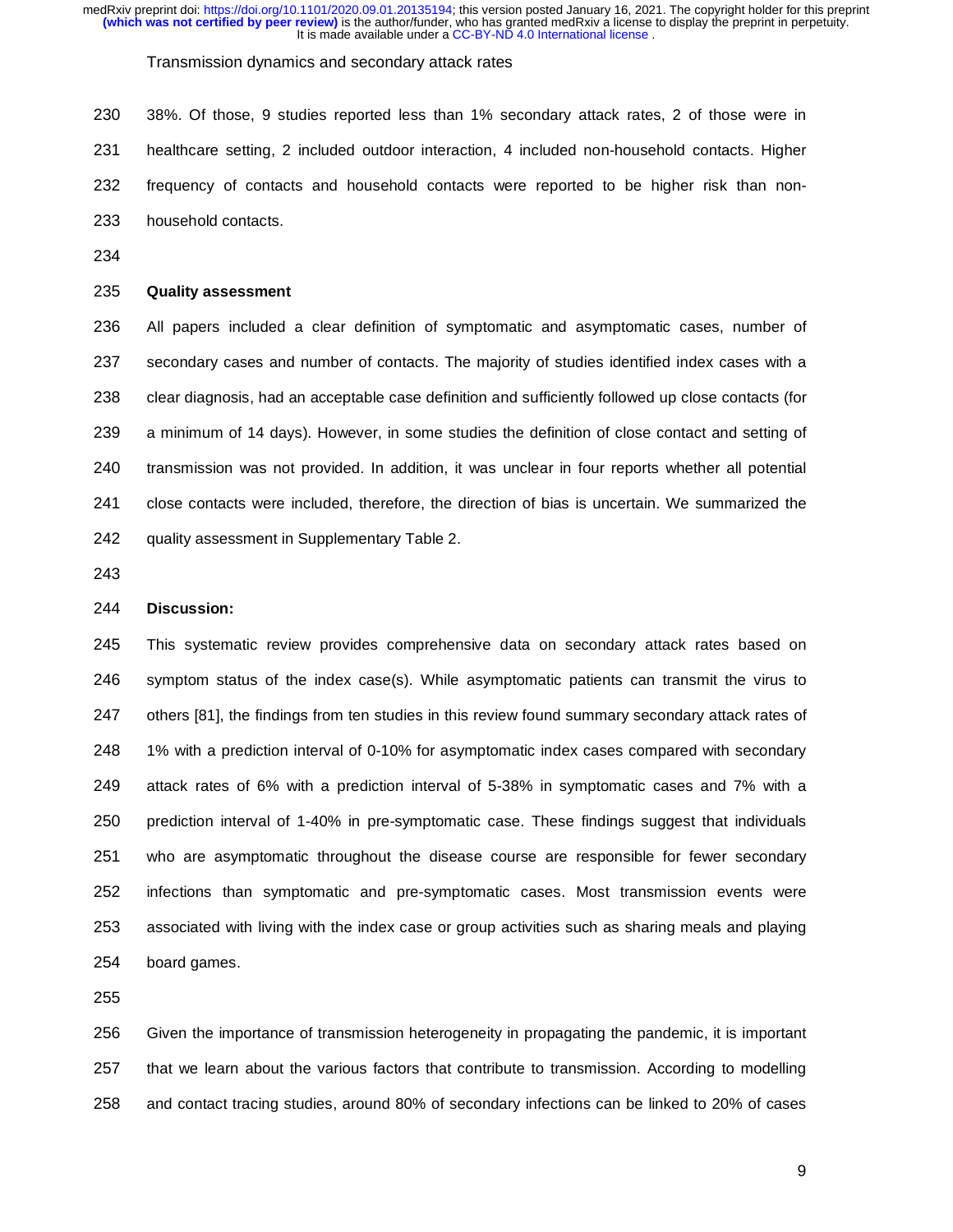#### Transmission dynamics and secondary attack rates

259 which distinguishes SARS-CoV-2 from seasonal influenza, although a similar pattern was also 260 observed in SARS-CoV and MERS-CoV [82-84]. While there are multiple factors (environmental 261 factors, contact patterns and socioeconomic inequalities) that contribute to this heterogeneity, 262 some evidence starting to emerge about the influence of individual's infectiousness on 263 transmission dynamics. In this systematic review, we found that index cases with symptoms had 264 a higher secondary attack rate compared with truly asymptomatic index cases. While there is a 265 need to better understand this difference, it may be due to shorter duration of infectiousness. In a 266 living systematic review including of studies published up to 6 June 2020, we found that cases 267 with asymptomatic people had a shorter duration of RNA shedding than symptomatic individuals 268 [85]. Asymptomatic patients may therefore be contagious but for a shorter duration than 269 symptomatic people; this might contribute to lower transmission to their contacts. However, we 270 do not yet know the relative importance of behavioral factors by the host versus environmental 271 factors in determining transmission risk. It is not known whether the size of the cluster of 272 secondary infections would be different according to index case symptom status in a high-risk 273 environment with no mitigation measures in place.

274

275 Modelling studies suggest that it is not possible to have widespread infection without substantial 276 pre-symptomatic transmission. Viral load dynamics of SARS-CoV-2 derived from confirmed 277 cases suggest that peak viral loads are detected at the start of symptom onset up to day 5 of 278 illness, indicating highest infectiousness occurs just before or within the first few days after 279 symptom onset [85]. So far, several contact tracing studies emphasize that the highest risk of 280 transmission occurs during the prodromal phase or early in the disease course [64, 86]. For 281 instance, in a prospective contact tracing study of 100 confirmed cases of COVID-19 and 2761 282 close contacts, no secondary cases were identified when the exposure occurred more than 5 283 days after the symptom onset [26]. Our findings therefore have important implications from a 284 public health perspective. In settings such as nursing homes, homeless shelters, prisons, cruise 285 ships and meat-packing plants in which many people spend prolong period of time together in 286 the same environment including sleeping, dining and sharing common facilities, and where 287 several outbreaks have been documented, pre-symptomatic transmission may contribute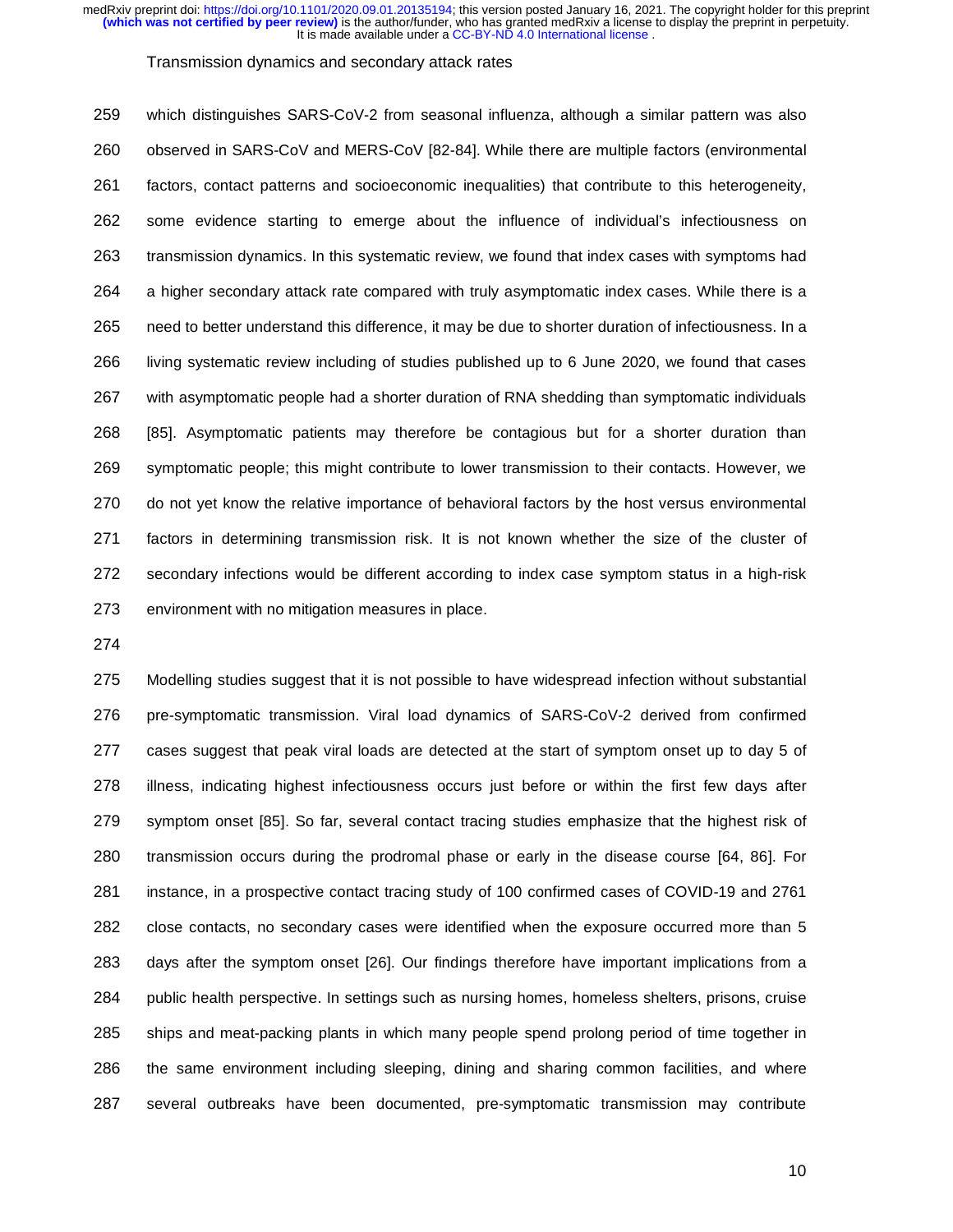Transmission dynamics and secondary attack rates

288 substantially to transmission [87, 88]. In these settings, when infection develops, most patients 289 are already inside the facility with high viral loads that increase the risk of onward transmission. 290 This highlights the importance of mitigation measures and surveillance in these settings to 291 identify those patients early in the disease course to prevent onward transmission inside the 292 facility.

293

294 This systematic review has several strengths. Firstly, this is a living systematic review examining 295 the transmission of SARS-CoV-2 through contact tracing and outbreak investigation studies. 296 Secondly, we only included studies with clear case definitions, which indicated the number of 297 contacts and secondary cases. We excluded studies in which the index case was unclear, or the 298 numbers of contacts were not provided. The estimates from individual studies are also subject to 299 limitations, such as imprecision resulting from small study size, and multiple sources of bias in 300 the estimation of the true secondary attack rate, which are detailed in this paper [89]. Moreover, 301 while the number of index cases could influence the confidence interval estimation for secondary 302 attack rate due to heterogeneity among index cases, we have constructed a prediction interval to 303 yield conservative confidence interval estimates.

304

305 We identified two other systematic reviews that investigated asymptomatic transmission, with 306 different research questions, which results in different search terms and studies retrieved. One 307 living systematic review, which included studies published up to 10 June 2020, identified five 308 studies that directly compared secondary attack rates between asymptomatic and symptomatic 309 index cases; all were included in our review [7]. This study only included studies that provided 310 data to allow relative risks to be estimated. The summary risk ratios for asymptomatic versus 311 symptomatic (0.35, 95% CI 0.10, 1.27) and pre-symptomatic versus symptomatic (0.63, 95% CI 312 0.18, 2.26) are consistent with our findings. The second review estimated only household 313 secondary attack rates and included studies published up to 29 July 2020 [90]. Of three studies 314 that included asymptomatic index cases, two were included in our review. We excluded one of 315 the studies because the number of contacts of asymptomatic index cases was not specified; we 316 have not yet received details of the study after contacting the authors. Advantages of our review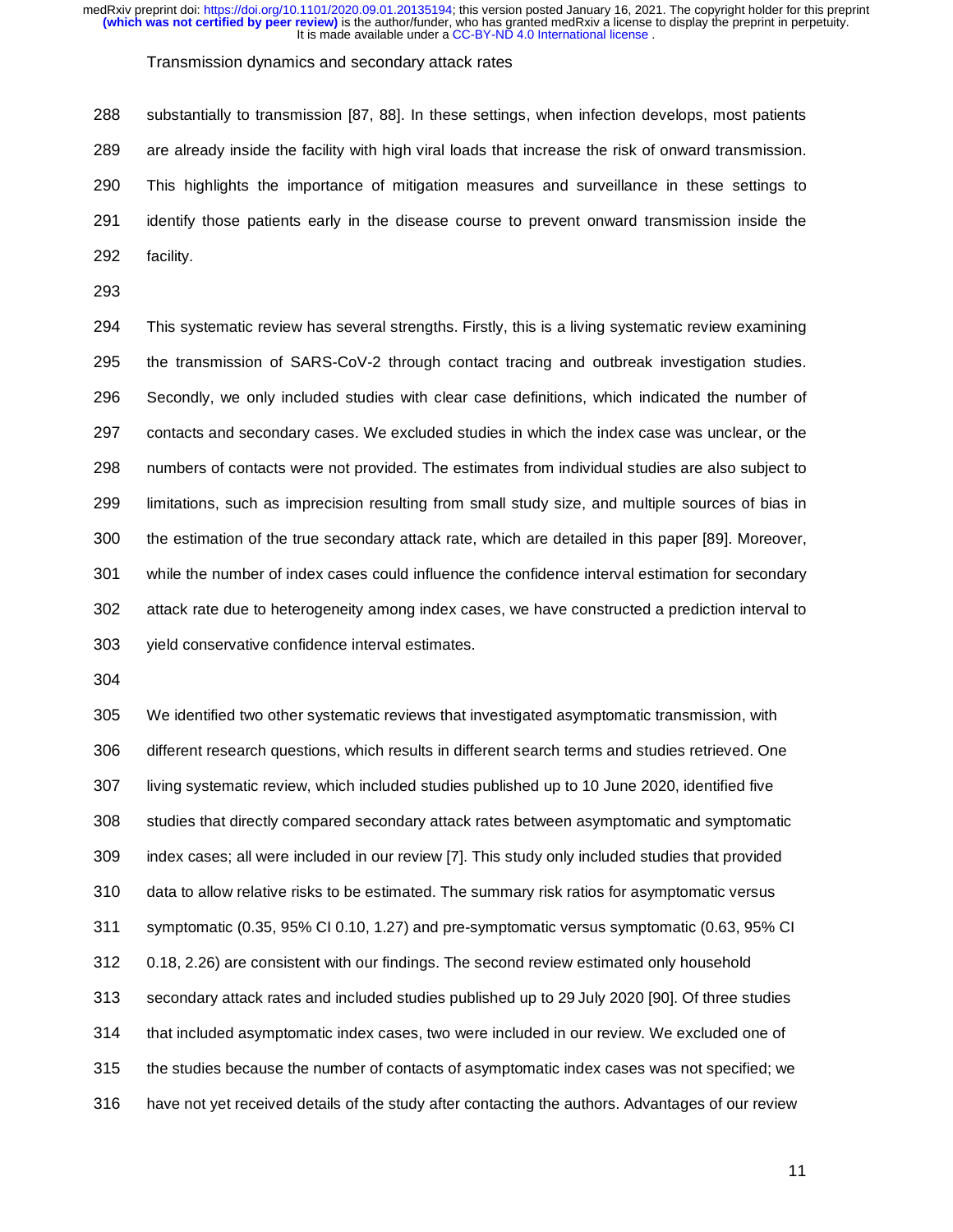#### Transmission dynamics and secondary attack rates

- 317 over these two studies are inclusion of studies published in Chinese, search terms that aimed to
- 318 capture studies specifically estimating secondary attack rates.
- 319

320 In summary, whilst asymptomatic transmission is a major concern for SARS-CoV-2 community 321 spread, secondary attack rates from those who remain asymptomatic throughout their course of 322 infection are low suggesting limited infectiousness. Although it is difficult to estimate the 323 proportion of pre-symptomatic transmission, these patients are likely to be highly infectious just 324 before and around the time of symptom onset and appear to transmit efficiently, particularly 325 within households. Given these results, in the context of limited resources, approaches should be 326 targeted predominantly on identifying and immediately isolating patients with prodromal or mild 327 symptoms and their contacts, which may avert a significant number of community transmission 328 clusters [91]. Future clinical studies should incorporate clear definitions and assess a broad 329 range of symptoms associated with COVID-19, include longitudinal follow up of patients, and 330 calculate secondary attack rates for a wider range of settings and populations [9].

331

332 **Conflict of Interest:** The authors declare that there is no conflict of interest

333

334 **Funding:** No funding was received

335

336 **Acknowledgements:** We would like to thank the authors of Chau et al. (Dr Tan Le Van), 337 Mandić-Rajčević et al. (Dr Stefan Mandić-Rajčević), Chaw et al. (Dr Liling Chaw) for providing 338 further details about asymptomatic cases in their reports also Prof Stephen Gillespie for his 339 comments on the first draft of this manuscript. We would like to acknowledge Dr. Shuang Jin for 340 searching and downloading Chinese database for this review.

341

## 342 **Contribution statement:**

343 X Qiu: investigation, data curation, writing – original draft; A Nergiz: investigation, data curation,

344 writing – review and editing; A. E. Maraolo: methodology, formal analysis, writing – original draft;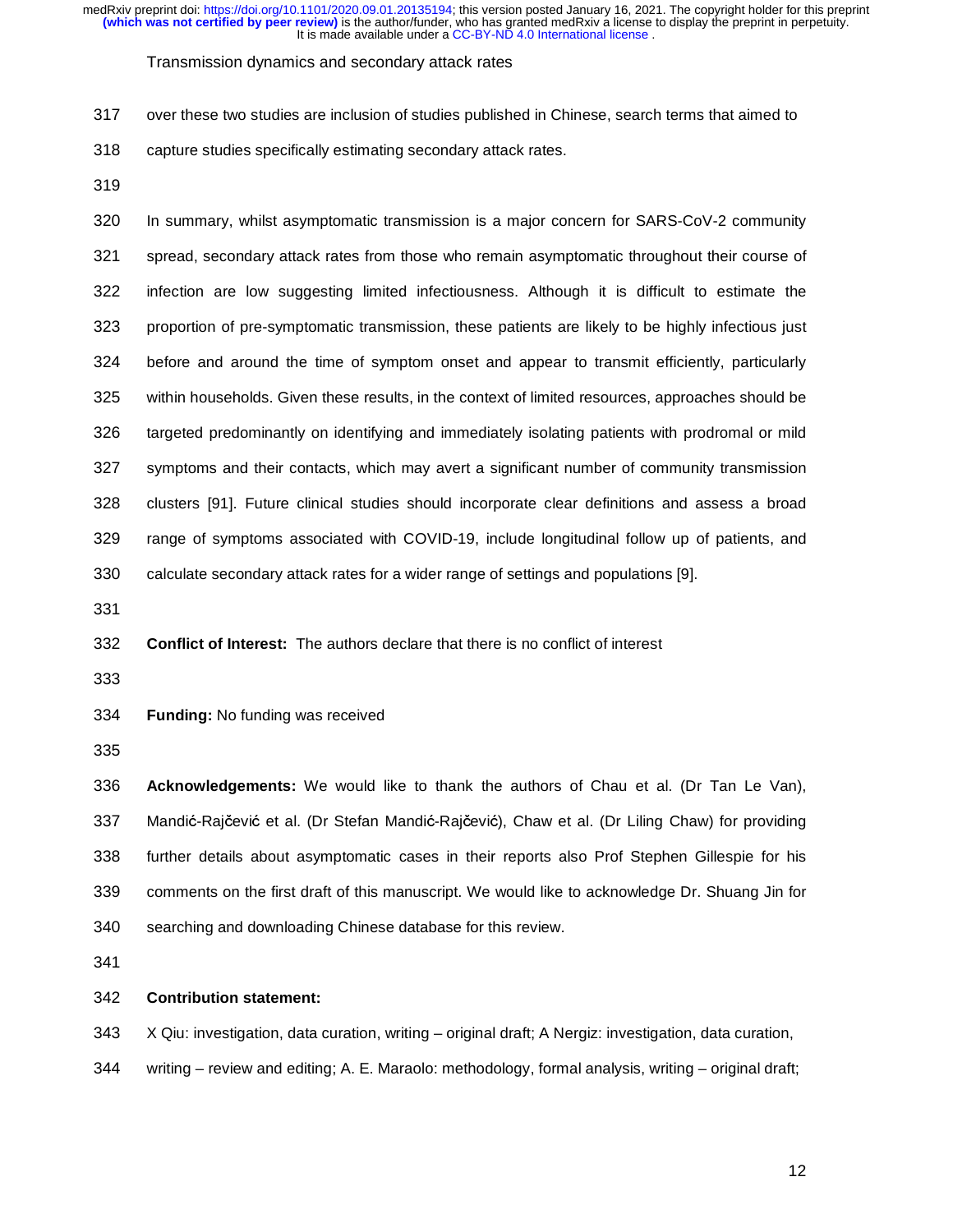- 345 I. Bogoch and N. Low: interpretation, writing review and editing; M. Cevik: conceptualisation,
- 346 methodology, investigation, writing original draft, supervision.
- 
- 
- **Figure legends:**
- **Figure 1: Flowchart describing the study design process**
- **Figure 2: Secondary attack rates from asymptomatic index cases to their contacts**
- **Figure 3: Secondary attack rates from pre-symptomatic index cases to their contacts**
- **Figure 4: Secondary attack rates from symptomatic index cases to their contacts**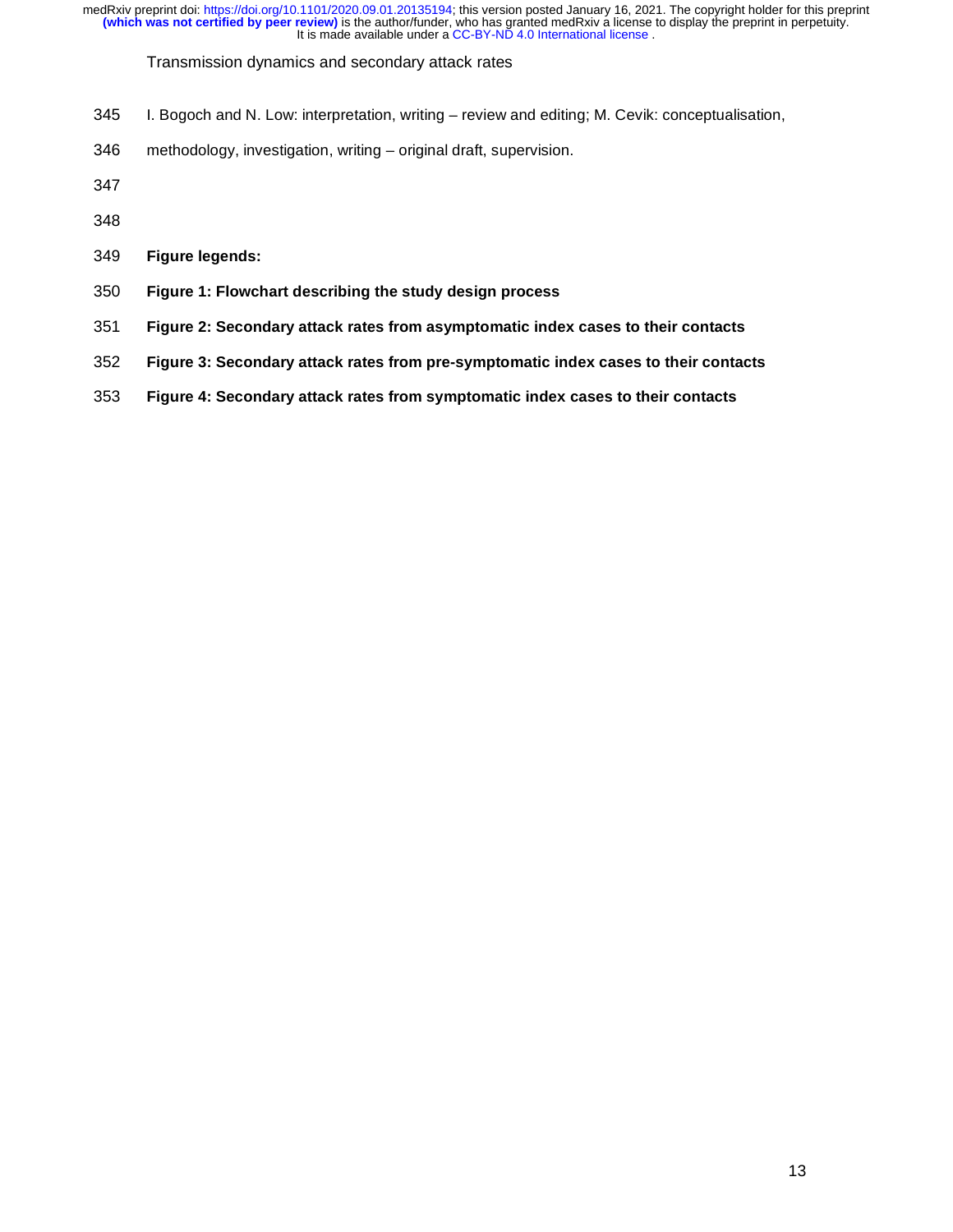# 354 **Table 1: Transmission from truly asymptomatic index cases**

|                    | <b>Index Cases</b> | <b>Environment</b> | <b>Number of</b> | <b>Number of</b>          | <b>Asymptomatic SAR</b> | Symptomatic                     |
|--------------------|--------------------|--------------------|------------------|---------------------------|-------------------------|---------------------------------|
|                    |                    |                    | contacts         | <b>Secondary</b><br>cases | (95% CI)                | <b>SAR (95% CI)</b>             |
|                    |                    |                    |                  |                           |                         |                                 |
| Chaw et al. * [13] | 3                  | Household          | 106              | 3                         | $2.8\%$ (0.06, 8.0)     | 14.4% (8.8, 19.9)               |
|                    |                    | Non-household      |                  |                           |                         | $0.7\%$ (0.01, 1.3)             |
| Chen Y et al. [29] | 30                 | Household          | 146              | 6                         | $4.1\%$ $(1.7, 9.1)$    | $6.3\%$ $(5.3, 7.5)$            |
|                    |                    | Non-household      |                  |                           |                         |                                 |
| Cheng et al.[26]   | $\boldsymbol{9}$   | Non-household      | 91               | $\mathsf 0$               | $0\%$ (0.0, 4.1)        | Mild 3.76 (1.1-12.8)            |
|                    |                    |                    |                  |                           |                         | Severe 3.99 (1.0-15.8)          |
| Gao et al.[25]     | $\mathbf{1}$       | Household and      | 455              | $\pmb{0}$                 | 0% (0.0, 0.08)          |                                 |
|                    |                    | healthcare         |                  |                           |                         |                                 |
| Jiang et al.[22]   | 3                  | Household          | 195              | $\overline{c}$            | $1\%$ (0.1, 3.7)        |                                 |
| Luo et al. [28]    | 8                  | Household and non- | 305              | $\mathbf{1}$              | $0.33\%$ $(0.0, 1.8)$   | Mild 3.3% (OR 0.48 (0.28, 0.82) |
|                    |                    | household          |                  |                           | OR (0.29 (0.04, 2.2))   | Mod 5.6% (OR 1.0)               |
|                    |                    |                    |                  |                           |                         | Sev 6.2% (OR 1.19 (0.7, 2.1)    |
| Mandić-Rajčević et | $\mathbf{1}$       | Healthcare         | 53               | $\mathbf{1}$              | $1.9\% (0.0, 10.0)$     |                                 |
| al.[23]            |                    |                    |                  |                           |                         |                                 |
| Park et al.[24]    | 4                  | Household          | 17               | $\mathsf 0$               | 0% (0.0, 19.5)          | 16.2 % (11.6,22.0)              |
| Zeng et al. [27]   |                    | All contacts       | 753              | $\mathbf{1}$              | $0.13\%$ (0.0, 0.7)     | 2.02% (1.8, 2.3)                |
| Zhang et al.[6]    | 12                 | Household          | 119              | $\mathbf{1}$              | $0.8\%$ (0.0, 4.6)      | Mild 3.5% (1.5, 8.0)            |
|                    |                    |                    |                  |                           |                         | Mod 5.7% (2.5, 12.8)            |
|                    |                    |                    |                  |                           |                         | Severe 4.5% (0.8, 21.8)         |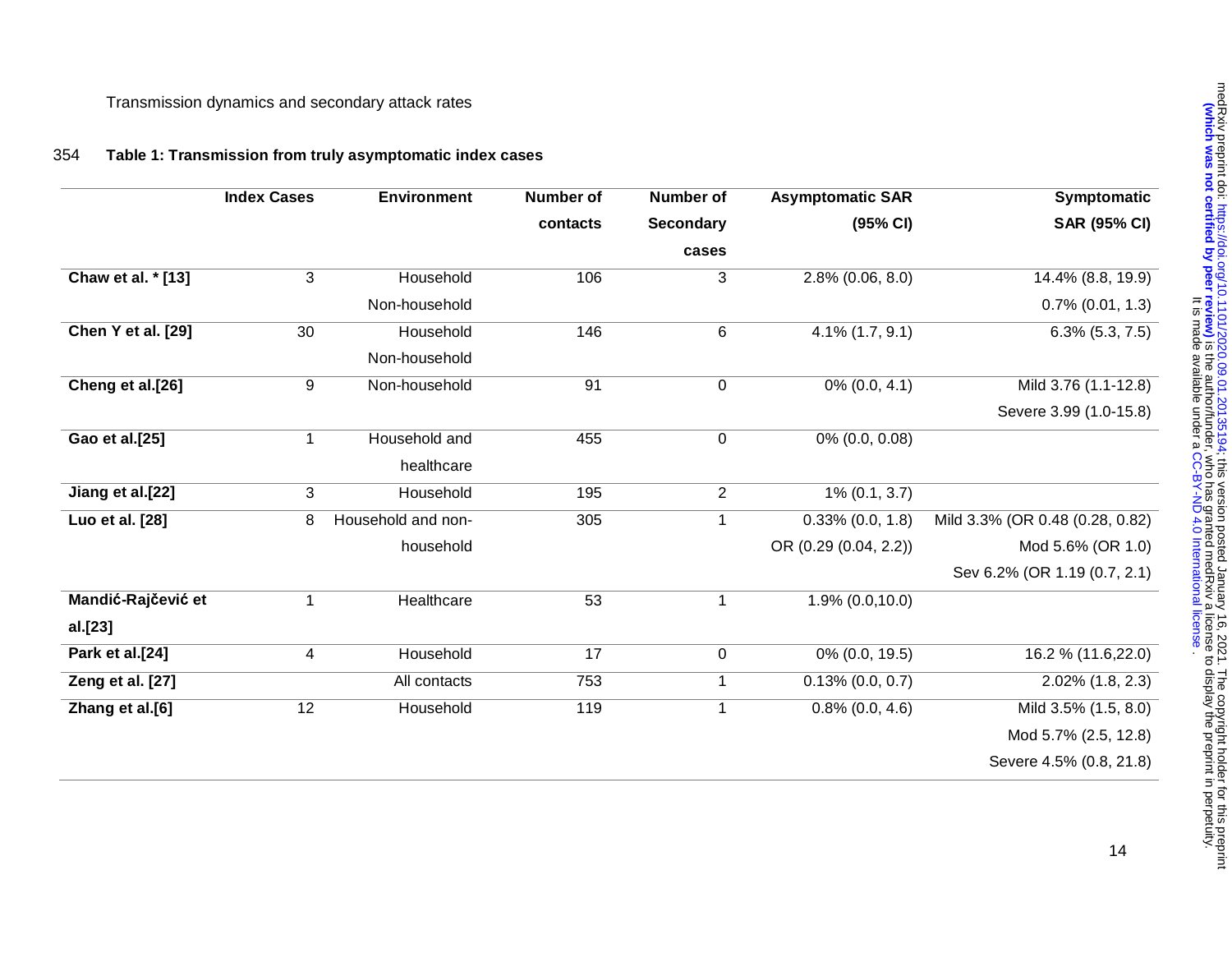Transmission dynamics and secondary attack rates

355 Abbreviations: CI, confidence interval; OR, odds ratio; SAR, secondary attack rate; sev, severe \* authors contacted for more details

| <b>Index</b> | Environment | Number of |           | Number of Pre-symptomatic | <b>Secondary cases</b> |
|--------------|-------------|-----------|-----------|---------------------------|------------------------|
| Cases        |             | contacts  | Secondary | <b>SAR (95% CI)</b>       |                        |
|              |             |           | cases     |                           |                        |

356 **Table 2: Transmission during pre-symptomatic period**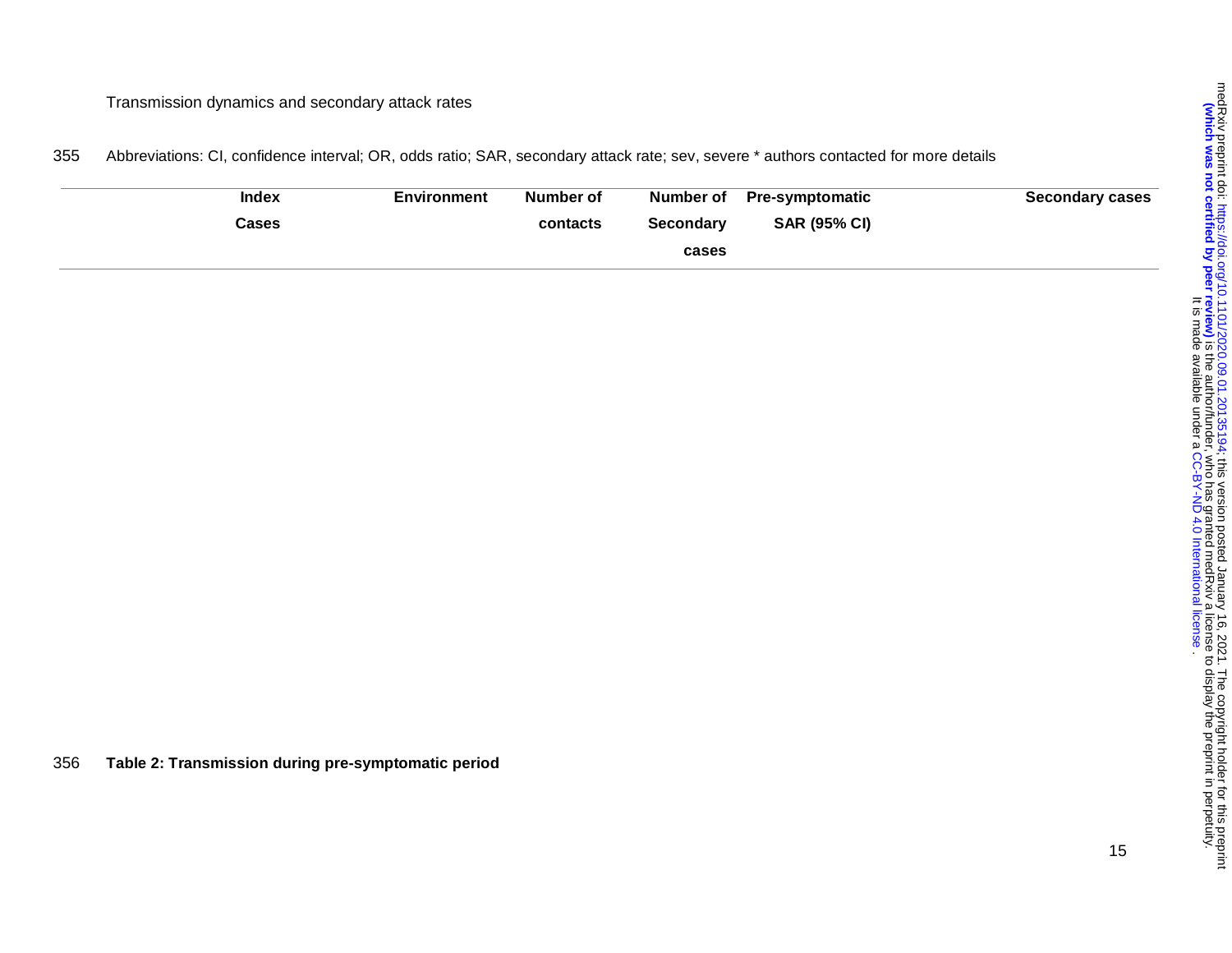| <b>Contract-tracing</b>       |                |                     |     |                |                     |                                        |
|-------------------------------|----------------|---------------------|-----|----------------|---------------------|----------------------------------------|
| Chaw et al.* [13]             | $\overline{7}$ | Household and non-  | 585 | 15             | $2.56\%$ (1.4, 4.2) |                                        |
|                               |                | household           |     |                |                     |                                        |
| Cheng et al. <sup>[26]</sup>  | <b>NR</b>      | Household and non-  | 299 | $\overline{2}$ | $0.7\%$ (0.1, 2.4)  |                                        |
|                               |                | household           |     |                |                     |                                        |
| Hong L et al.[31]             | 41             | Household and non-  | 197 | 24             | 12.2% (8.0, 17.6)   | Friends, family, card playing partners |
|                               |                | household           |     |                |                     |                                        |
| Huang et al.[19]              | $\mathbf 1$    | Friends             | 22  | $\overline{7}$ | 31.8% (13.0, 54.9)  | Shared meal with index                 |
| Pang et al. [34]              | 1              | Household and non-  | 103 | 6              | 5.8% (2.2, 12.2)    | Living together or sharing meal        |
|                               |                | household           |     |                |                     |                                        |
| Park et al. [24]              | 4              | Household           | 11  | $\mathbf 0$    | $0\%$ (0.0, 2.8)    |                                        |
| Pung R et al. [38]            | $\overline{2}$ | Religious gathering | 142 | 3              | $2.1\%$ (0.5, 6.5)  |                                        |
| <b>Qian et al. [35]</b>       | $\mathbf{1}$   | Household and non-  | 137 | 10             | 7.3% (3.6, 13.0)    | Living together or sharing meal        |
|                               |                | household           |     |                |                     |                                        |
| Yang et al. [36]              | $\overline{2}$ | Household and non-  | 123 | 6              | 4.9% (1.8, 10.3)    | All secondary cases lived together     |
|                               |                | household           |     |                |                     |                                        |
| Ye et al. [21]                | 1              | Family              | 44  | 4              | $9.1\%$ (2.5, 21.4) | <b>Extended family</b>                 |
| Zhao et al [37]               | $\mathbf{1}$   | Friends             | 15  | 4              | 26.7% (7.8, 55.1)   | Meal and Mahjong game gathering        |
| <b>Outbreak investigation</b> |                |                     |     |                |                     |                                        |
| Chen M et al.[30]             | $\mathbf{1}$   | Household           | 3   | 2              | 66.7% (9.4, 99.2)   | Family cluster outbreak                |
| Li P et al.[32]               | $\mathbf{1}$   | Household           | 5   | 4              | 80% (28.4, 99.5)    | Family cluster outbreak                |
| Lu J et al [40]               | $\mathbf{1}$   | Restaurant          | 82  | 9              | 11% (5.9, 19.6)     |                                        |
| Jiang Y et al [39]            | 1              | Household           | 7   | 3              | 42.9% (11.8, 79.8)  | Family cluster outbreak                |
| Qian G et al. [33]            | $\overline{2}$ | Household           | 4   | 3              | 75% (10.4, 99.4)    | Family cluster outbreak                |
|                               |                |                     |     |                |                     |                                        |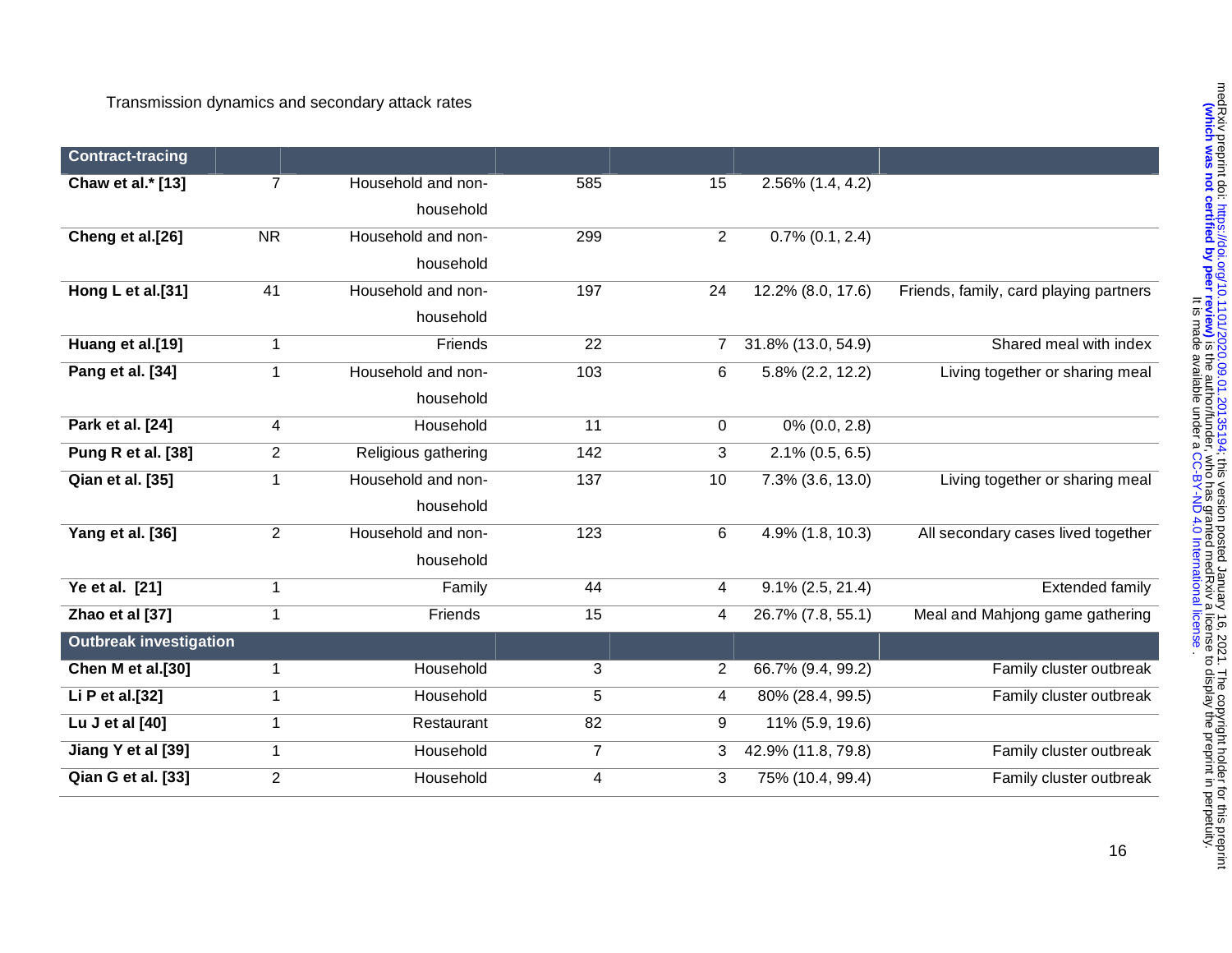- 357 Abbreviations: CI, confidence interval; SAR, secondary attack rate
- 358 \* authors contacted for more details
- 359
- 360
- 361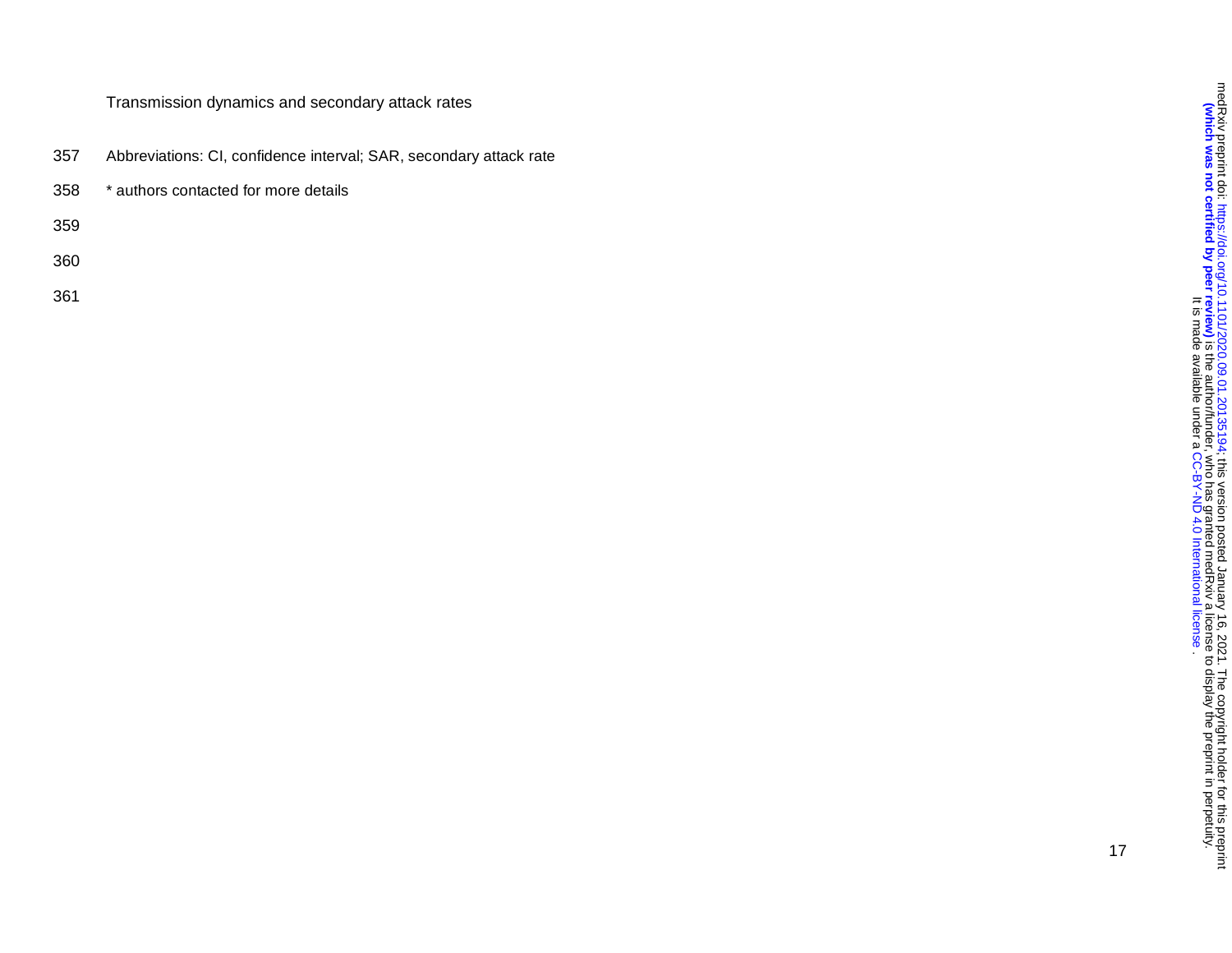Transmission dynamics and secondary attack rates



362 **Figure 1. Flowchart describing inclusion and exclusion of studies at each stage of the**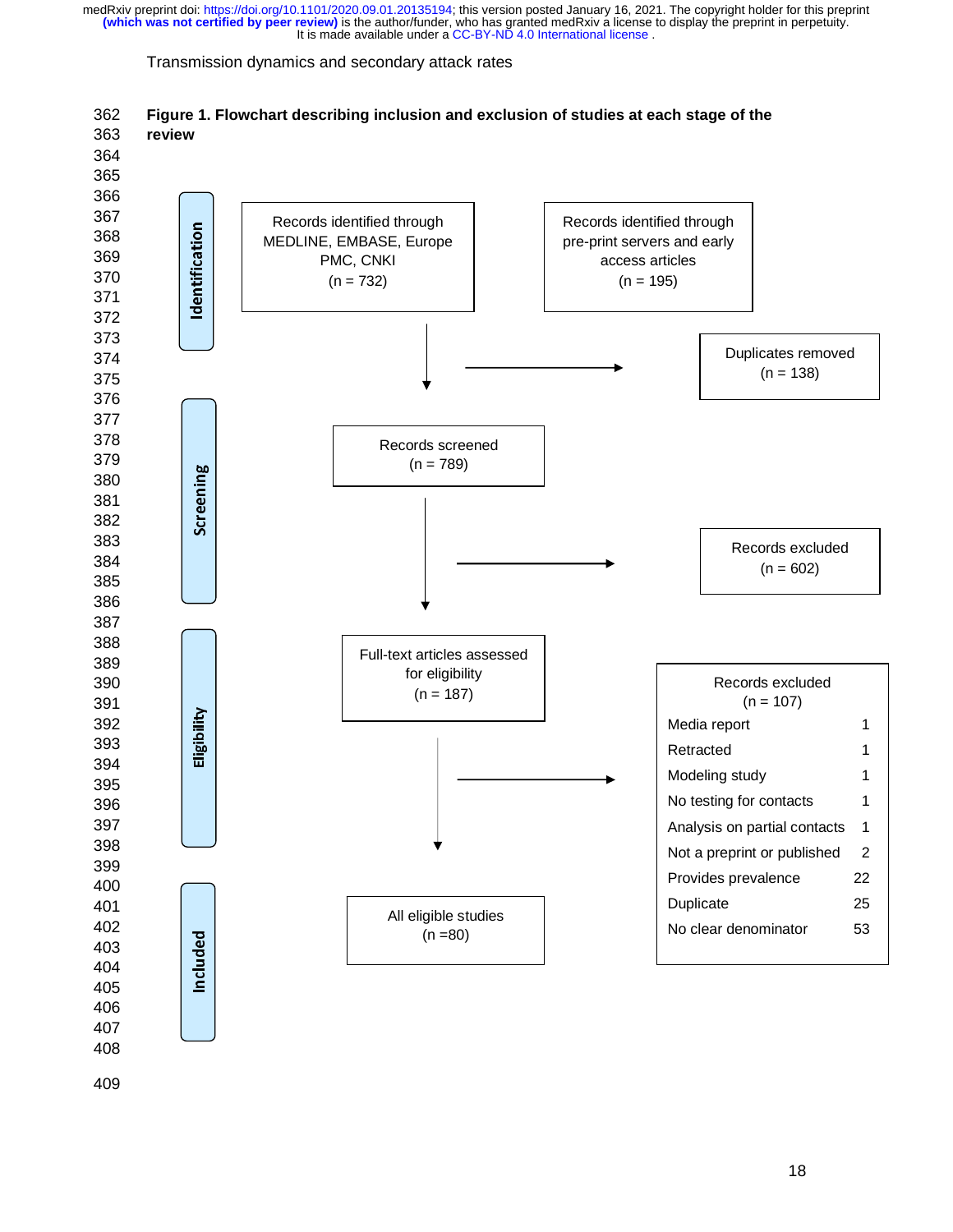# Transmission dynamics and secondary attack rates









For each study the secondary attack rate is reported with its 95% CI.

- 415 A prediction interval at the bottom of the forest is depicted.
- 
- 
- 

# **Figure 3: Secondary attack rates from pre-symptomatic index cases to their contacts**



# 421<br>422

422 For each study the secondary attack rate is reported with its 95% CI.

- 423 A prediction interval at the bottom of the forest is depicted.
- 
- 
- 
-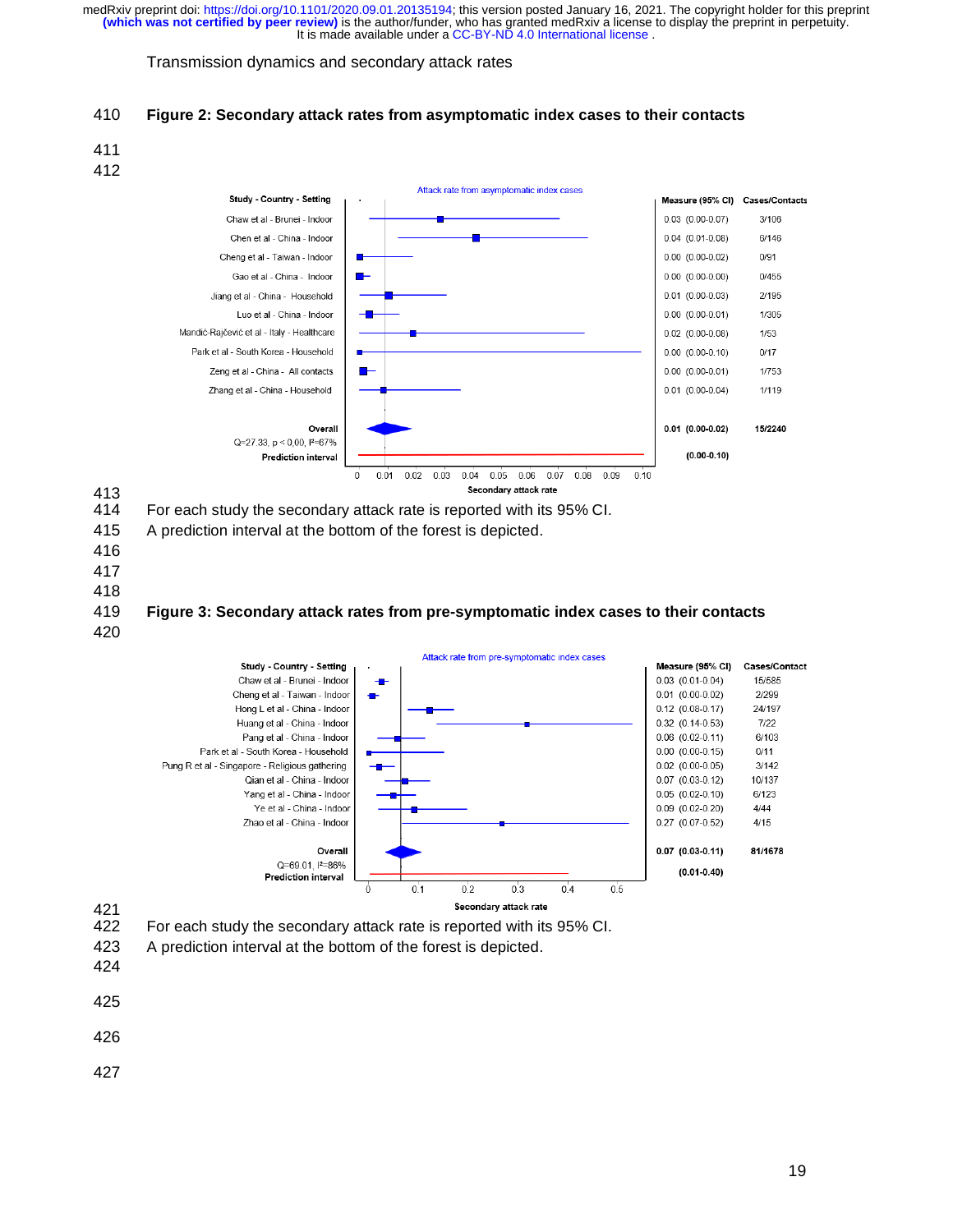## Transmission dynamics and secondary attack rates





430 For each study the secondary attack rate is reported with its 95% CI.

- 431 A prediction interval at the bottom of the forest is depicted.
- 

- 
- 
- 
- 
- 
- 
- 
- 
- 
- 
- 
- 
- 
- 
- 
- 
-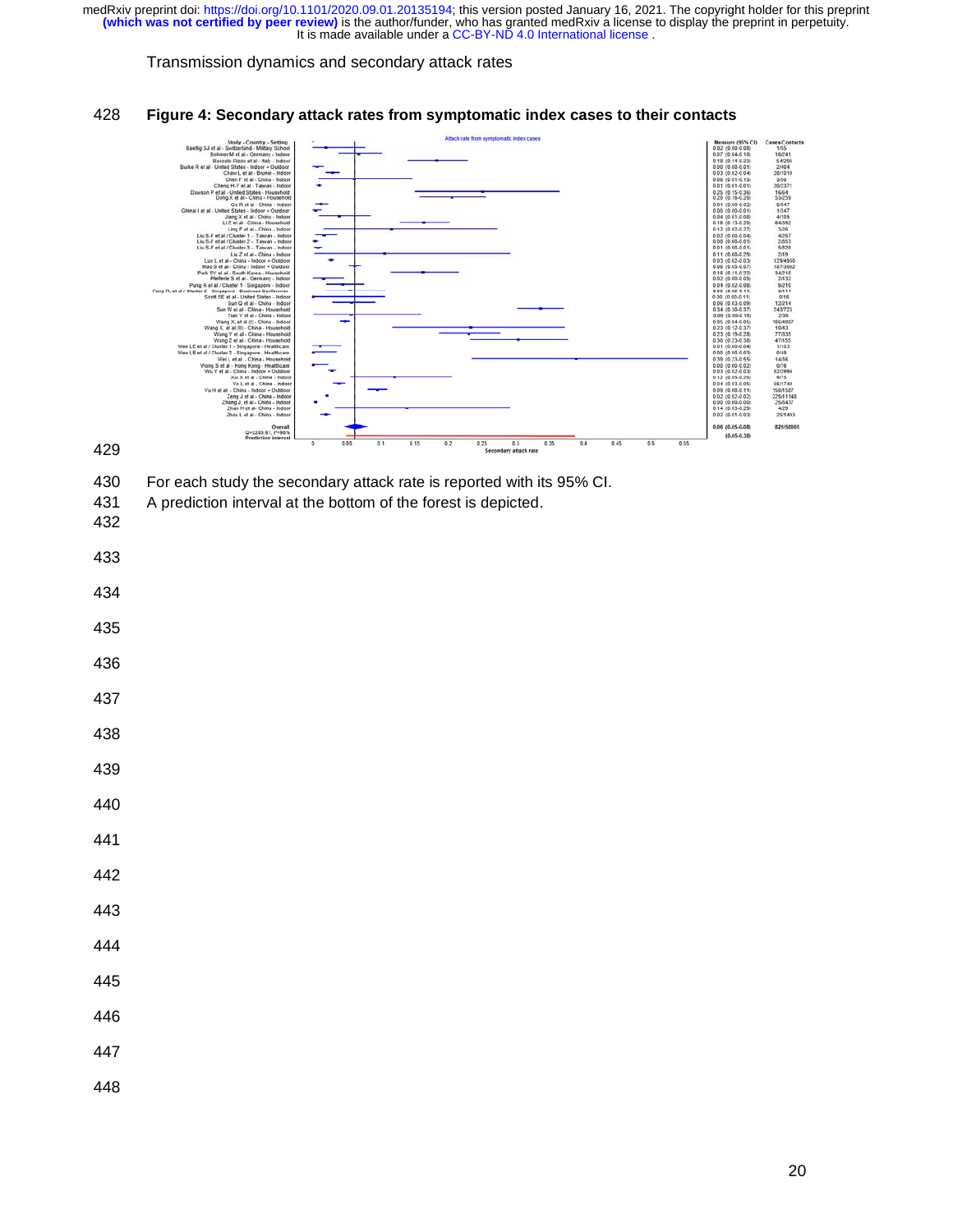Transmission dynamics and secondary attack rates

# 449 **References:**

- 450 [1] L. Ruan, M. Wen, Q. Zeng, C. Chen, S. Huang, S. Yang, J. Yang, J. Wang, Y. Hu, S.
- 451 Ding, Y. Zhang, H. Zhang, Y. Feng, K. Jin, Q. Zhuge, Clinical Infectious Diseases (2020).
- 452 [2] M. Gandhi, D.S. Yokoe, D.V. Havlir, New England Journal of Medicine 382(22) (2020)
- 453 2158-2160.
- 454 [3] D.F. Gudbjartsson, A. Helgason, H. Jonsson, O.T. Magnusson, P. Melsted, G.L.
- 455 Norddahl, J. Saemundsdottir, A. Sigurdsson, P. Sulem, A.B. Agustsdottir, B. Eiriksdottir, R.
- 456 Fridriksdottir, E.E. Gardarsdottir, G. Georgsson, O.S. Gretarsdottir, K.R. Gudmundsson, T.R.
- 457 Gunnarsdottir, A. Gylfason, H. Holm, B.O. Jensson, A. Jonasdottir, F. Jonsson, K.S.
- 458 Josefsdottir, T. Kristjansson, D.N. Magnusdottir, L. le Roux, G. Sigmundsdottir, G.
- 459 Sveinbjornsson, K.E. Sveinsdottir, M. Sveinsdottir, E.A. Thorarensen, B. Thorbjornsson, A.
- 460 Love, G. Masson, I. Jonsdottir, A.D. Moller, T. Gudnason, K.G. Kristinsson, U.
- 461 Thorsteinsdottir, K. Stefansson, N Engl J Med (2020).
- 462 [4] M. Cevik, C.G.G. Bamford, A. Ho, Clin Microbiol Infect 26(7) (2020) 842-847.
- 463 [5] Y. Wang, Y. Liu, L. Liu, X. Wang, N. Luo, L. Li, The Journal of Infectious Diseases  $(2020).$
- 465 [6] W. Zhang, W. Cheng, L. Luo, Y. Ma, C. Xu, P. Qin, Z. Zhang, Emerg Infect Dis 26(8) 466 (2020).
- 467 [7] D. Buitrago-Garcia, D. Egli-Gany, M.J. Counotte, S. Hossmann, H. Imeri, A.M. Ipekci, G. 468 Salanti, N. Low, PLoS Med 17(9) (2020) e1003346.
- 469 [8] N. Sugano, W. Ando, W. Fukushima, The Journal of Infectious Diseases 222(10) (2020) 470 1635-1640.
- 471 [9] E.A. Meyerowitz, A. Richterman, I.I. Bogoch, N. Low, M. Cevik, The Lancet Infectious 472 Diseases.
- 473 [10] E. Lavezzo, E. Franchin, C. Ciavarella, G. Cuomo-Dannenburg, L. Barzon, C. Del
- 474 Vecchio, L. Rossi, R. Manganelli, A. Loregian, N. Navarin, D. Abate, M. Sciro, S. Merigliano,
- 475 E. Decanale, M.C. Vanuzzo, F. Saluzzo, F. Onelia, M. Pacenti, S. Parisi, G. Carretta, D.
- 476 Donato, L. Flor, S. Cocchio, G. Masi, A. Sperduti, L. Cattarino, R. Salvador, K.A.M.
- 477 Gaythorpe, A.R. Brazzale, S. Toppo, M. Trevisan, V. Baldo, C.A. Donnelly, N.M. Ferguson,
- 478 I. Dorigatti, A. Crisanti, medRxiv (2020) 2020.04.17.20053157.
- 479 [11] E.S. Kim, B.S. Chin, C.K. Kang, N.J. Kim, Y.M. Kang, J.P. Choi, D.H. Oh, J.H. Kim, B.
- 480 Koh, S.E. Kim, N.R. Yun, J.H. Lee, J.Y. Kim, Y. Kim, J.H. Bang, K.H. Song, H.B. Kim, K.H. 481 Chung, M.D. Oh, C. Korea National Committee for Clinical Management of, J Korean Med
- 482 Sci 35(13) (2020) e142.
- 483 [12] M.M. Arons, K.M. Hatfield, S.C. Reddy, A. Kimball, A. James, J.R. Jacobs, J. Taylor, K.
- 484 Spicer, A.C. Bardossy, L.P. Oakley, S. Tanwar, J.W. Dyal, J. Harney, Z. Chisty, J.M. Bell, M.
- 485 Methner, P. Paul, C.M. Carlson, H.P. McLaughlin, N. Thornburg, S. Tong, A. Tamin, Y. Tao,
- 486 A. Uehara, J. Harcourt, S. Clark, C. Brostrom-Smith, L.C. Page, M. Kay, J. Lewis, P.
- 487 Montgomery, N.D. Stone, T.A. Clark, M.A. Honein, J.S. Duchin, J.A. Jernigan, New England 488 Journal of Medicine (2020).<br>489 [13] L. Chaw. W.C. Koh. S.A
- 489 [13] L. Chaw, W.C. Koh, S.A. Jamaludin, L. Naing, M.F. Alikhan, J. Wong, (2020).<br>490 [14] J.H. Elliott, A. Synnot, T. Turner, M. Simmonds, E.A. Akl, S. McDonald, G. Sal
- [14] J.H. Elliott, A. Synnot, T. Turner, M. Simmonds, E.A. Akl, S. McDonald, G. Salanti, J.
- 491 Meerpohl, H. MacLehose, J. Hilton, D. Tovey, I. Shemilt, J. Thomas, T. Agoritsas, J. Hilton,
- 492 C. Perron, E. Akl, R. Hodder, C. Pestridge, L. Albrecht, T. Horsley, J. Platt, R. Armstrong,
- 493 P.H. Nguyen, R. Plovnick, A. Arno, N. Ivers, G. Quinn, A. Au, R. Johnston, G. Rada, M.
- 494 Bagg, A. Jones, P. Ravaud, C. Boden, L. Kahale, B. Richter, I. Boisvert, H. Keshavarz, R.
- 495 Ryan, L. Brandt, S.A. Kolakowsky-Hayner, D. Salama, A. Brazinova, S.K. Nagraj, G. Salanti,
- 496 R. Buchbinder, T. Lasserson, L. Santaguida, C. Champion, R. Lawrence, N. Santesso, J.
- 497 Chandler, Z. Les, H.J. Schünemann, A. Charidimou, S. Leucht, I. Shemilt, R. Chou, N. Low,
- 498 D. Sherifali, R. Churchill, A. Maas, R. Siemieniuk, M.C. Cnossen, H. MacLehose, M.
- 499 Simmonds, M.-J. Cossi, M. Macleod, N. Skoetz, M. Counotte, I. Marshall, K. Soares-Weiser,
- 500 S. Craigie, R. Marshall, V. Srikanth, P. Dahm, N. Martin, K. Sullivan, A. Danilkewich, L.
- 501 Martínez García, A. Synnot, K. Danko, C. Mavergames, M. Taylor, E. Donoghue, L.J.
- 502 Maxwell, K. Thayer, C. Dressler, J. McAuley, J. Thomas, C. Egan, S. McDonald, R. Tritton,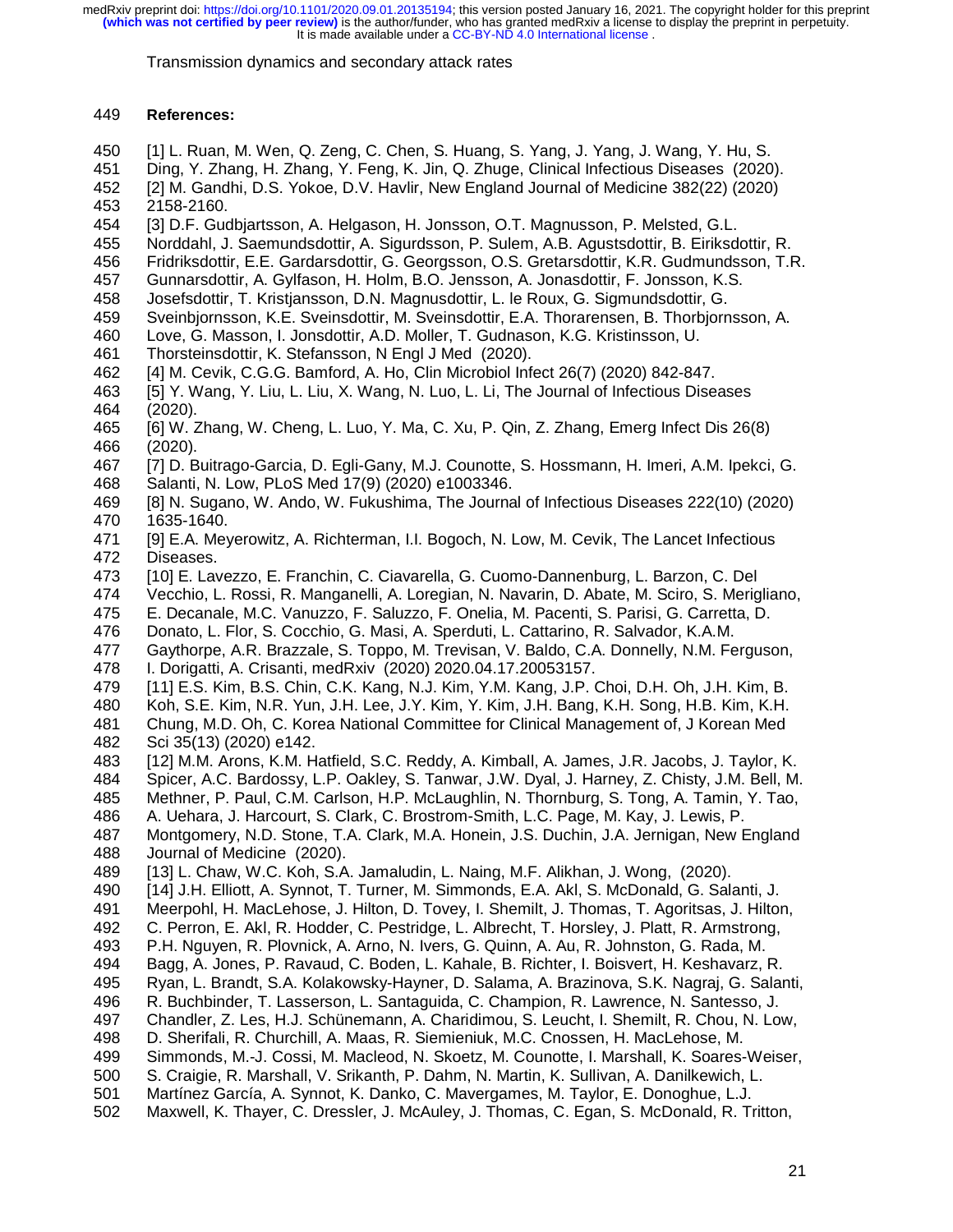#### Transmission dynamics and secondary attack rates

- 503 J. Elliott, J. McKenzie, G. Tsafnat, S.A. Elliott, J. Meerpohl, P. Tugwell, I. Etxeandia, B.
- 504 Merner, A. Turgeon, R. Featherstone, S. Mondello, T. Turner, R. Foxlee, R. Morley, G. van
- 505 Valkenhoef, P. Garner, M. Munafo, P. Vandvik, M. Gerrity, Z. Munn, B. Wallace, P. Glasziou, 506 M. Murano, S.A. Wallace, S. Green, K. Newman, C. Watts, J. Grimshaw, R. Nieuwlaat, L.
- 506 M. Murano, S.A. Wallace, S. Green, K. Newman, C. Watts, J. Grimshaw, R. Nieuwlaat, L.
- 507 Weeks, K. Gurusamy, A. Nikolakopoulou, A. Weigl, N. Haddaway, A. Noel-Storr, G. Wells, L.
- 508 Hartling, A. O'Connor, W. Wiercioch, J. Hayden, M. Page, L. Wolfenden, M. Helfand, M.
- 509 Pahwa, J.J. Yepes Nuñez, J. Higgins, J.P. Pardo, J. Yost, S. Hill, L. Pearson, Journal of
- 510 Clinical Epidemiology 91 (2017) 23-30.
- 511 [15] L. Lin, C. Xu, Health Science Reports 3(3) (2020) e178.
- [16] P. Sedgwick, BMJ : British Medical Journal 350 (2015) h1435.
- 513 [17] J. IntHout, J.P.A. Ioannidis, M.M. Rovers, J.J. Goeman, BMJ Open 6(7) (2016)
- e010247.
- 515 [18] J.J. Barendregt, S.A. Doi, Y.Y. Lee, R.E. Norman, T. Vos, Journal of Epidemiology and 516 Community Health 67(11) (2013) 974.
- 517 [19] L. Huang, X. Zhang, X. Zhang, Z. Wei, L. Zhang, J. Xu, P. Liang, Y. Xu, C. Zhang, A. 518 Xu, Journal of Infection 80(6) (2020) e1-e13.
- 519 [20] C. Li, F. Ji, L. Wang, L. Wang, J. Hao, M. Dai, Y. Liu, X. Pan, J. Fu, L. Li, G. Yang, J.<br>520 Yang, X. Yan, B. Gu, Emerg Infect Dis 26(7) (2020) 31.
- 520 Yang, X. Yan, B. Gu, Emerg Infect Dis 26(7) (2020) 31.
- 521 [21] F. Ye, S. Xu, Z. Rong, R. Xu, X. Liu, P. Deng, H. Liu, X. Xu, Int J Infect Dis 94 (2020) 133-138.
- 523 [22] X.L. Jiang, X.L. Zhang, X.N. Zhao, C.B. Li, J. Lei, Z.Q. Kou, W.K. Sun, Y. Hang, F. Gao,

524 S.X. Ji, C.F. Lin, B. Pang, M.X. Yao, B.D. Anderson, G.L. Wang, L. Yao, L.J. Duan, D.M. 525 Kang, M.J. Ma, J Infect Dis 22 (2020) 22.

- 526 [23] S. Mandic-Rajcevic, F. Masci, E. Crespi, S. Franchetti, A. Longo, I. Bollina, S. Veloci, A.
- 527 Amorosi, R. Baldelli, L. Boselli, L. Negroni, A. Za, N.V. Orfeo, G. Ortisi, C. Colosio, (2020).<br>528 [24] S.Y. Park, Y.M. Kim, S. Yi, S. Lee, B.J. Na, C.B. Kim, J.I. Kim, H.S. Kim, Y.B. Kim, Y.
- 528 [24] S.Y. Park, Y.M. Kim, S. Yi, S. Lee, B.J. Na, C.B. Kim, J.I. Kim, H.S. Kim, Y.B. Kim, Y.
- 529 Park, I.S. Huh, H.K. Kim, H.J. Yoon, H. Jang, K. Kim, Y. Chang, I. Kim, H. Lee, J. Gwack,
- 530 S.S. Kim, M. Kim, S. Kweon, Y.J. Choe, O. Park, Y.J. Park, E.K. Jeong, Emerg Infect Dis 531 26(8) (2020) 23.
- 532 [25] M. Gao, L. Yang, X. Chen, Y. Deng, S. Yang, H. Xu, Z. Chen, X. Gao, Respir Med 533 (2020) 106026-106026.
- [26] H.-Y. Cheng, S.-W. Jian, D.-P. Liu, T.-C. Ng, W.-T. Huang, H.-H. Lin, C.-O.I.T. for the 535 Taiwan, JAMA Internal Medicine (2020).
- 536 [27] 曾晶, 邱乐平, 邹晏, 张光葭, 吴先萍, 胥馨尹, 钟波, 中国公共卫生 36(04) (2020) 503-506.<br>537 [28] L. Luo, D. Liu, X. Liao, X. Wu, Q. Jing, J. Zheng, F. Liu, S. Yang, H. Bi, Z. Li, J. Liu, W.
- 537 [28] L. Luo, D. Liu, X. Liao, X. Wu, Q. Jing, J. Zheng, F. Liu, S. Yang, H. Bi, Z. Li, J. Liu, W.
- 538 Song, W. Zhu, Z. Wang, X. Zhang, Q. Huang, P. Chen, H. Liu, X. Cheng, M. Cai, P. Yang, 539 X. Yang, Z. Han, J. Tang, Y. Ma, C. Mao, Annals of Internal Medicine (2020).
- 540 [29] Y. Chen, A.H. Wang, B. Yi, K.Q. Ding, H.B. Wang, J.M. Wang, H.B. Shi, S.J. Wang,
- 
- 541 G.Z. Xu, Chung Hua Liu Hsing Ping Hsueh Tsa Chih 41(5) (2020) 667-671.<br>542 [30] M. Chen, P. Fan, Z. Liu, R. Pan, S. Huang, J. Li, D. Zhao, J Infect Publi 542 [30] M. Chen, P. Fan, Z. Liu, R. Pan, S. Huang, J. Li, D. Zhao, J Infect Public Health 13(6)<br>543 (2020) 883-886. (2020) 883-886.
- 544 [31] L.X. Hong, A. Lin, Z.B. He, H.H. Zhao, J.G. Zhang, C. Zhang, L.J. Ying, Z.M. Ge, X.
- 545 Zhang, Q.Y. Han, Q.Y. Chen, Y.H. Ye, J.S. Zhu, H.X. Chen, W.H. Yan, Travel Medicine and 546 Infectious Disease 36 (no pagination) (2020) 101803.
- 547 [32] P. Li, J.B. Fu, K.F. Li, J.N. Liu, H.L. Wang, L.J. Liu, Y. Chen, Y.L. Zhang, S.L. Liu, A.
- 548 Tang, Z.D. Tong, J.B. Yan, Int J Infect Dis 96 (2020) 452-453.<br>549 [33] G. Qian, N. Yang, A.H.Y. Ma, L. Wang, G. Li, X. Chen, X.
- [33] G. Qian, N. Yang, A.H.Y. Ma, L. Wang, G. Li, X. Chen, X. Chen, Clin Infect Dis (2020).
- 550 [34] 庞秋艳, 李朋, 李天忠, 李化 , 安徽预防医学杂志 26(02) (2020) 130-132.<br>551 [35] 钱丽珍, 郑志强, 洪万胜, 孙芳红, 吴方楠, 金瑞盈, 预防医学 32(05) (2020)
- 551 [35] 钱丽珍, 郑志强, 洪万胜, 孙芳红, 吴方楠, 金瑞盈, 预防医学 32(05) (2020) 486-488+491.<br>552 [36] 阳雅兰, 李林洪, 李长凤, 肖玉春, 彭君, 中国公共卫生 36(03) (2020) 285-288.
- 
- 552 [36] 阳雅兰, 李林洪, 李长凤, 肖玉春, 彭君, 中国公共卫生 36(03) (2020) 285-288.<br>553 [37] H. Zhao, B.S. Li, Y. Xia, H.L. Zhou, T.R. Li, Y. Zeng, X.L. Zhu, Y.X. Zhou, Q 553 [37] H. Zhao, B.S. Li, Y. Xia, H.L. Zhou, T.R. Li, Y. Zeng, X.L. Zhu, Y.X. Zhou, Q. Li, Chung
- 554 Hua Liu Hsing Ping Hsueh Tsa Chih 41(0) (2020) E064.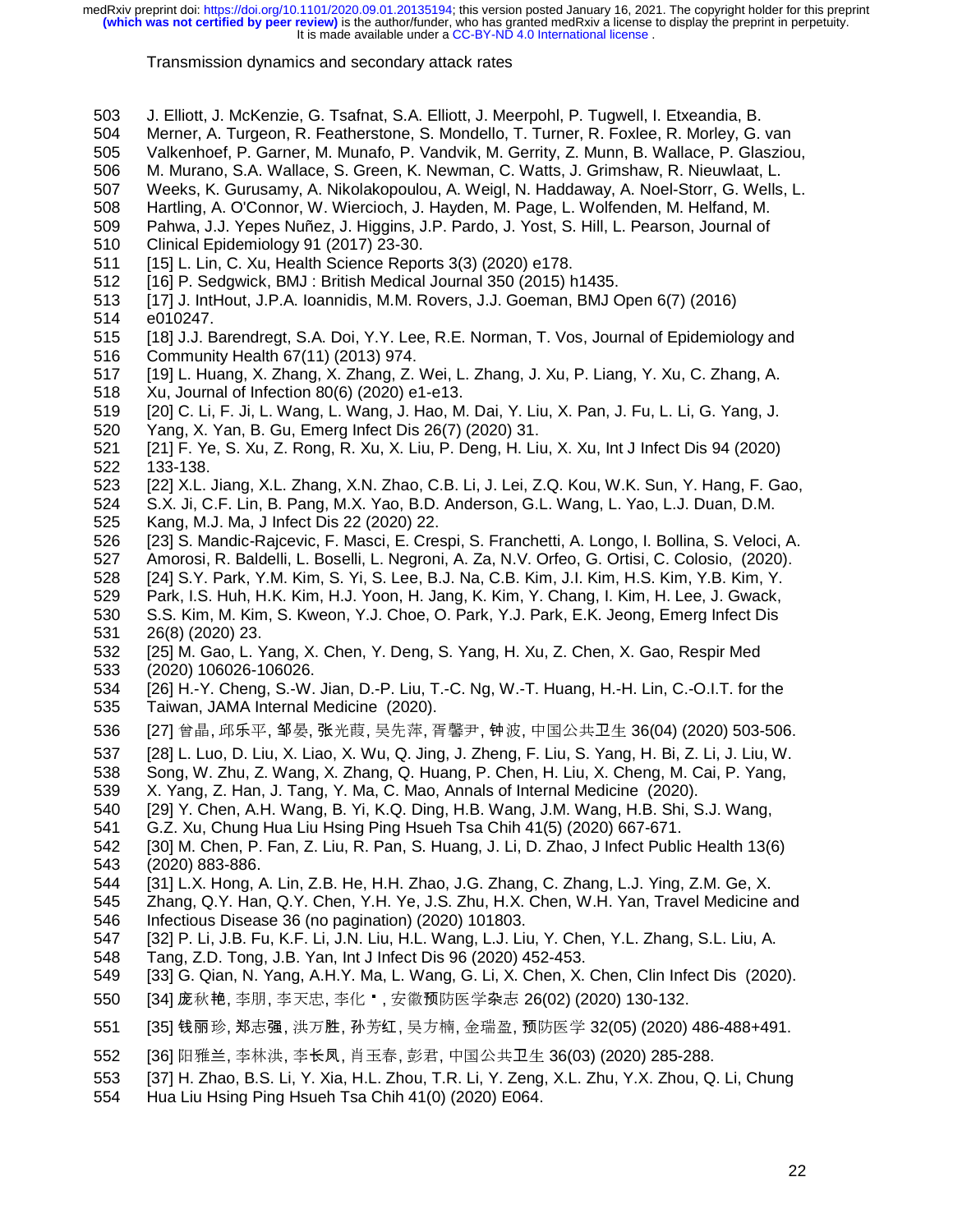- 555 [38] R. Pung, C.J. Chiew, B.E. Young, S. Chin, M.I. Chen, H.E. Clapham, A.R. Cook, S.
- 556 Maurer-Stroh, M. Toh, C. Poh, M. Low, J. Lum, V.T.J. Koh, T.M. Mak, L. Cui, R. Lin, D.
- 557 Heng, Y.S. Leo, D.C. Lye, V.J.M. Lee, T. Singapore Novel Coronavirus Outbreak Research, 558 Lancet 395(10229) (2020) 1039-1046.
- 559 [39] Y. Jiang, W. Niu, Q. Wang, H. Zhao, L. Meng, C. Zhang, Journal of Infection 23 (2020) 560 23.
- 561 [40] J. Lu, J. Gu, K. Li, C. Xu, W. Su, Z. Lai, D. Zhou, C. Yu, B. Xu, Z. Yang, Emerg Infect 562 Dis 26(7) (2020) 02.
- 563 [41] S.J. Baettig, A. Parini, I. Cardona, G.B. Morand, BMJ Mil Health 16 (2020) 16.
- 564 [42] M.M. Bohmer, U. Buchholz, V.M. Corman, M. Hoch, K. Katz, D.V. Marosevic, S. Bohm,
- 565 T. Woudenberg, N. Ackermann, R. Konrad, U. Eberle, B. Treis, A. Dangel, K. Bengs, V.
- 566 Fingerle, A. Berger, S. Hormansdorfer, S. Ippisch, B. Wicklein, A. Grahl, K. Portner, N.
- 567 Muller, N. Zeitlmann, T.S. Boender, W. Cai, A. Reich, M. An der Heiden, U. Rexroth, O.
- 568 Hamouda, J. Schneider, T. Veith, B. Muhlemann, R. Wolfel, M. Antwerpen, M. Walter, U.
- 569 Protzer, B. Liebl, W. Haas, A. Sing, C. Drosten, A. Zapf, The Lancet Infectious Diseases 15 570 (2020) 15.
- 571 [43] P. Boscolo-Rizzo, D. Borsetto, G. Spinato, C. Fabbris, A. Menegaldo, P. Gaudioso, P.
- 572 Nicolai, G. Tirelli, M.C. Da Mosto, R. Rigoli, J. Polesel, C. Hopkins, European Archives of 573 Oto-Rhino-Laryngology 277(9) (2020) 2637-2640.
- 574 [44] R.M. Burke, C.M. Midgley, A. Dratch, M. Fenstersheib, T. Haupt, M. Holshue, I. Ghinai,
- 575 M.C. Jarashow, J. Lo, T.D. McPherson, S. Rudman, S. Scott, A.J. Hall, A.M. Fry, M.A.
- 576 Rolfes, MMWR Morb Mortal Wkly Rep 69(9) (2020) 245-246.
- 577 [45] H.Y. Cheng, S.W. Jian, D.P. Liu, T.C. Ng, W.T. Huang, H.H. Lin, JAMA Internal 578 Medicine (2020).
- 579 [46] P. Dawson, E.M. Rabold, R.L. Laws, E.E. Conners, R. Gharpure, S. Yin, S.A. Buono, T. 580 Dasu, S. Bhattacharyya, R.P. Westergaard, I.W. Pray, D. Ye, S.A. Nabity, J.E. Tate, H.L.
- 581 Kirking, Clinical Infectious Diseases (2020).
- 582 [47] R. Ge, M. Tian, Q. Gu, P. Chen, Y. Shen, Y. Qi, Y. Yan, Z. Chen, Journal of Infection 583 81(1) (2020) e71-e74.
- 584 [48] I. Ghinai, T.D. McPherson, J.C. Hunter, H.L. Kirking, D. Christiansen, K. Joshi, R.
- 585 Rubin, S. Morales-Estrada, S.R. Black, M. Pacilli, M.J. Fricchione, R.K. Chugh, K.A.
- 586 Walblay, N.S. Ahmed, W.C. Stoecker, N.F. Hasan, D.P. Burdsall, H.E. Reese, M. Wallace,
- 587 C. Wang, D. Moeller, J. Korpics, S.A. Novosad, I. Benowitz, M.W. Jacobs, V.S. Dasari, M.T.
- 588 Patel, J. Kauerauf, E.M. Charles, N.O. Ezike, V. Chu, C.M. Midgley, M.A. Rolfes, S.I.
- 589 Gerber, X. Lu, S. Lindstrom, J.R. Verani, J.E. Layden, C.-I.T. Illinois, Lancet 395(10230) 590 (2020) 1137-1144.
- 591 [49] X.L. Jiang, X.L. Zhang, X.N. Zhao, C.B. Li, J. Lei, Z.Q. Kou, W.K. Sun, Y. Hang, F. Gao,
- 592 S.X. Ji, C.F. Lin, B. Pang, M.X. Yao, B.D. Anderson, G.L. Wang, L. Yao, L.J. Duan, D.M.
- 593 Kang, M.J. Ma, J Infect Dis 221(12) (2020) 1948-1952.
- 594 [50] S.F. Liu, N.Y. Kuo, H.C. Kuo, J Med Virol 28 (2020) 28.
- 595 [51] S. Mao, T. Huang, H. Yuan, M. Li, X. Huang, C. Yang, X. Zhou, X. Cheng, Q. Su, X.
- 596 Wu, Epidemiological analysis of 67 local COVID-19 clusters in Sichuan Province, China, 597 Research Square, 2020.
- 598 [52] S. Pfefferle, T. Guenther, R. Kobbe, M. Czech-Sioli, D. Noerz, R. Santer, J. Oh, S.
- 599 Kluge, L. Oestereich, K. Peldschus, D. Indenbirken, J. Huang, A. Grundhoff, M.
- 
- 600 Aepfelbacher, J. Knobloch, M. luetgehetmann, N. Fischer, Low and high infection dose 601 transmission of SARS-CoV-2 in the first COVID-19 clusters in Northern Germany, medRxiv, 2020.
- 603 [53] S.E. Scott, K. Zabel, J. Collins, K.C. Hobbs, M.J. Kretschmer, M. Lach, K. Turnbow, L.
- 604 Speck, J.R. White, K. Maldonado, B. Howard, J. Fowler, S. Singh, S. Robinson, A.P.
- 605 Pompa, K. Chatham-Stephens, A. Xie, J. Cates, S. Lindstrom, X. Lu, M.A. Rolfes, M.
- 606 Flanagan, R. Sunenshine, C.-C.I.T. Maricopa County, Clin Infect Dis (2020).
- 607 [54] W.W. Sun, F. Ling, J.R. Pan, J. Cai, Z.P. Miao, S.L. Liu, W. Cheng, E.F. Chen, Chung
- 608 Hua Yu Fang I Hsueh Tsa Chih 54(0) (2020) E027.
- 609 [55] Z. Wang, W. Ma, X. Zheng, G. Wu, R. Zhang, Journal of Infection 81(1) (2020) 179-182.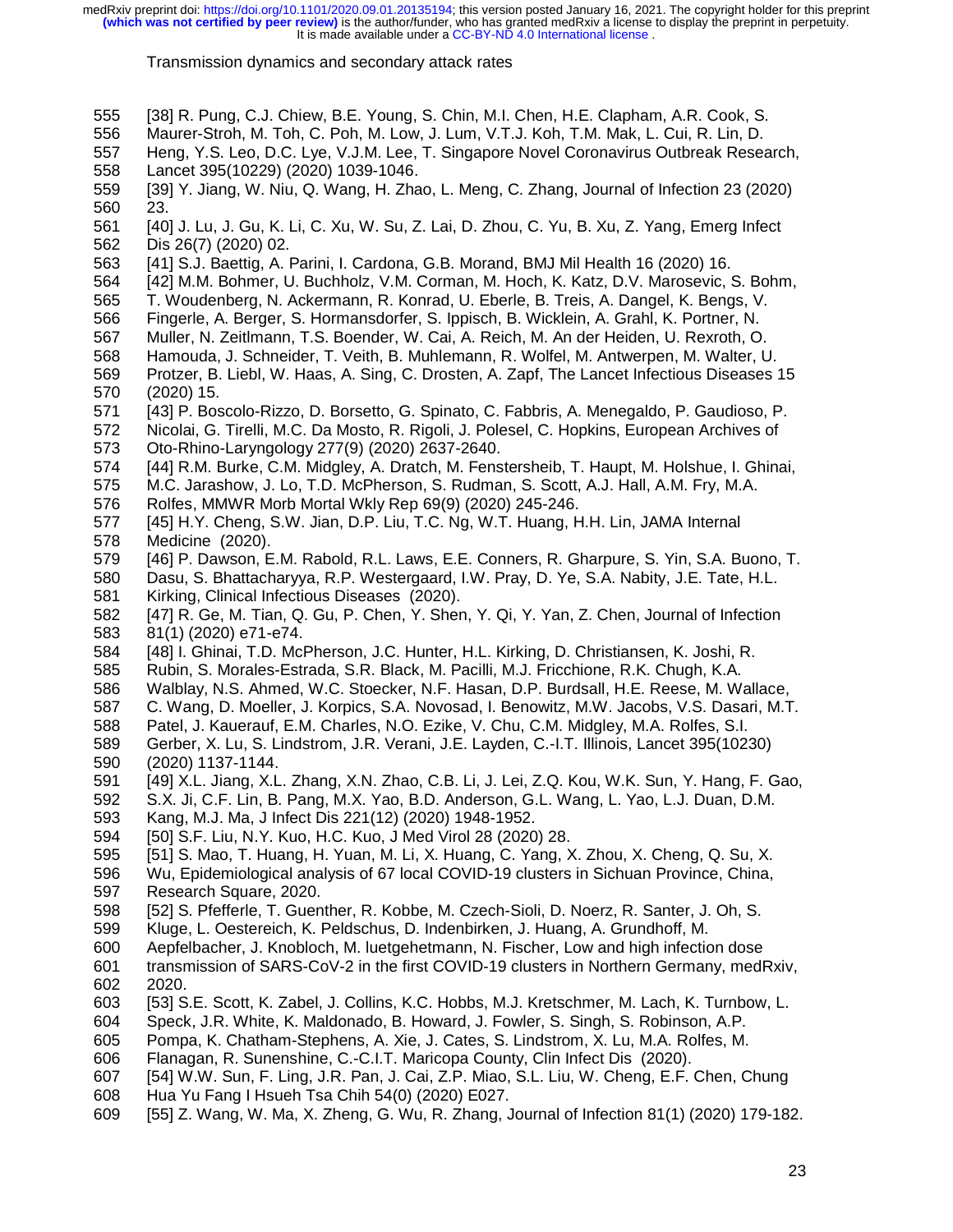- 610 [56] L.E. Wee, J.X.Y. Sim, E.P. Conceicao, M.K. Aung, J.Q. Goh, D.W.T. Yeo, W.H. Gan,
- 611 Y.Y. Chua, L. Wijaya, T.T. Tan, B.H. Tan, M.L. Ling, I. Venkatachalam, Infect Control Hosp
- 612 Epidemiol (2020) 1-21. [57] L. Wei, Q. Lv, Y. Wen, S. Feng, W. Gao, Z. Chen, B. Cao, X. Wu, Y. Lu, J. Zhao, X.
- 614 Zou, T. Feng, B. Cowling, S. Mei, Household transmission of COVID-19, Shenzhen,
- 615 January-February 2020, medRxiv, 2020.
- 616 [58] S.C.Y. Wong, R.T. Kwong, T.C. Wu, J.W.M. Chan, M.Y. Chu, S.Y. Lee, H.Y. Wong,
- 617 D.C. Lung, J Hosp Infect 105(2) (2020) 119-127.
- 618 [59] X.Y. Xia, J. Wu, H.L. Liu, H. Xia, B. Jia, W.X. Huang, J Clin Virol 127 (2020) 104360.<br>619 [60] L.X. Ye, H.B. Wang, H.C. Lu, B.B. Chen, Y.Y. Zhu, S.H. Gu, J.M. Wang, X.X. Pan, T.
- 619 [60] L.X. Ye, H.B. Wang, H.C. Lu, B.B. Chen, Y.Y. Zhu, S.H. Gu, J.M. Wang, X.X. Pan, T.
- 620 Fang, H.J. Dong, Chung Hua Liu Hsing Ping Hsueh Tsa Chih 41(0) (2020) E065.
- 621 [61] J.Z. Zhang, P. Zhou, D.B. Han, W.C. Wang, C. Cui, R. Zhou, K.X. Xu, L. Liu, X.H.
- 622 Wang, X.H. Bai, X.K. Jiang, Chung Hua Liu Hsing Ping Hsueh Tsa Chih 41(0) (2020) E055.
- 623 [62] H. Zhao, B.S. Li, Y. Xia, H.L. Zhou, T.R. Li, Y. Zeng, X.L. Zhu, Y.X. Zhou, Q. Li, Chung 624 Hua Liu Hsing Ping Hsueh Tsa Chih 41(0) (2020) E064.
- 625 [63] X. Wang, Q. Zhou, Y. He, L. Liu, X. Ma, X. Wei, N. Jiang, L. Liang, Y. Zheng, L. Ma, Y.<br>626 Xu, D. Yang, J. Zhang, B. Yang, N. Jiang, T. Deng, B. Zhai, Y. Gao, W. Liu, X. Bai, T. Pan,
- 626 Xu, D. Yang, J. Zhang, B. Yang, N. Jiang, T. Deng, B. Zhai, Y. Gao, W. Liu, X. Bai, T. Pan,
- 627 G. Wang, Y. Chang, Z. Zhang, H. Shi, W.-L. Ma, Z. Gao, Eur Respir J 55(6) (2020) 628 2000544.<br>629 [64] Y.Wa
- 629 [64] Y. Wang, H. Tian, L. Zhang, M. Zhang, D. Guo, W. Wu, X. Zhang, G.L. Kan, L. Jia, D.
- 630 Huo, B. Liu, X. Wang, Y. Sun, Q. Wang, P. Yang, C.R. MacIntyre, BMJ Global Health 5(5) 631 (2020) e002794.
- 632 [65] Y. Wu, S. Song, Q. Kao, Q. Kong, Z. Sun, B. Wang, Public Health 185 (2020) 57-59.<br>633 [66] H.-j. Yu, Y.-f. Hu, X.-x. Liu, X.-q. Yao, Q.-f. Wang, L.-p. Liu, D. Yang, D.-j. Li, P.-g.
- 633 [66] H.-j. Yu, Y.-f. Hu, X.-x. Liu, X.-q. Yao, Q.-f. Wang, L.-p. Liu, D. Yang, D.-j. Li, P.-g.
- 634 Wang, Q.-q. He, Travel Medicine and Infectious Disease 36 (2020) 101809.
- 635 [67] X.C. Dong, J.M. Li, J.Y. Bai, Z.Q. Liu, P.H. Zhou, L. Gao, X.Y. Li, Y. Zhang, Chung Hua 636 Liu Hsing Ping Hsueh Tsa Chih 41(5) (2020) 638-642.
- 637 [68] 凌锋, 刘社兰, 倪朝 <sup>•</sup> , 潘金仁, 刘营, 陈恩富, 余向华, 预防医学 32(02) (2020) 109-112.<br>638 [69] 刘仲, 赵梦娇, 杨国樑, 赵怀龙, 王琳琳, 常彩云, 耿兴义, 山东大学学报(医学版) 58(04)
- 638 [69] 刘仲, 赵梦娇, 杨国樑, 赵怀龙, 王琳琳, 常彩云, 耿兴义, 山东大学学报(医学版) 58(04)<br>639 (2020) 49-53. (2020) 49-53.
- 640 [70] 周林, 刘晓雪, 李战, 耿兴义, 刘庆皆, 山东大学学报(医学版) 58(04) (2020) 58-61.<br>641 [71] 孙倩莱, 李作超, 谭夏林, 蒋永林, 陈伯中, 李谋壹, 肖琦, 徐善松, 方虹英, 吴青春, 杉
- 641 [71] 孙倩莱, 李作超, 谭夏林, 蒋永林, 陈伯中, 李谋壹, 肖琦, 徐善松, 方虹英, 吴青春, 杨浩,<br>642 黄超洋. 罗垲炜. 何方玲. 胡世雄. 高立冬. 实用预防医学 27(04) (2020) 389-392.
- 642 黄超洋, 罗垲炜, 何方玲, 胡世雄, 高立冬, 实用预防医学 27(04) (2020) 389-392.<br>643 [72] 田元睿, 吴志明, 韩小亮, 王月萍, 刘泓, 上海预防医学 1-7.
- 643 [72] 田元睿, 吴志明, 韩小亮, 王月萍, 刘泓, 上海预防医学 1-7.<br>644 [73] 陈凤阳. 李少雄. 江西医药 55(03) (2020) 346-348.
- 644 [73] 陈凤阳, 李少雄, 江西医药 55(03) (2020) 346-348.<br>645 [74] W. Li, B. Zhang, J. Lu, S. Liu, Z. Chang, P. Cao, )
- [74] W. Li, B. Zhang, J. Lu, S. Liu, Z. Chang, P. Cao, X. Liu, P. Zhang, Y. Ling, K. Tao, J. 646 Chen, Clin Infect Dis (2020).
- 647 [75] X. Wang, Y. Pan, D. Zhang, L. Chen, L. Jia, X. Li, P. Yang, Q. Wang, R. Macintyre,
- 648 Basic epidemiological parameter values from data of real-world in mega-cities: the 649 characteristics of COVID-19 in Beijing, China, Research Square, 2020.
- 650 [76] R. Huang, J. Xia, Y. Chen, C. Shan, C. Wu, The Lancet Infectious Diseases 20(5)
- 
- 651 (2020) 534-535.<br>652 [77] C.X. Li, B. V 652 [77] C.X. Li, B. Wu, F. Luo, N. Zhang, Sichuan Da Xue Xue Bao Yi Xue Ban 51(2) (2020) 653 155-158.
- 654 [78] R. Song, B. Han, M. Song, L. Wang, C.P. Conlon, T. Dong, D. Tian, W. Zhang, Z. Chen,
- 655 F. Zhang, M. Shi, X. Li, Journal of Infection 23 (2020) 23.
- 656 [79] Z.D. Tong, A. Tang, K.F. Li, P. Li, H.L. Wang, J.P. Yi, Y.L. Zhang, J.B. Yan, Emerg<br>657 Infect Dis 26(5) (2020) 1052-1054. 657 Infect Dis 26(5) (2020) 1052-1054.
- 658 [80] D. Chen, Y. Li, X. Deng, H. Huang, X. Ou, Y. Lin, X. Pan, C. Lei, J Med Virol (2020).
- 659 [81] N.V.V. Chau, V. Thanh Lam, N. Thanh Dung, L.M. Yen, N.N.Q. Minh, L.M. Hung, N.M.
- 660 Ngoc, N.T. Dung, D.N.H. Man, L.A. Nguyet, L.T.H. Nhat, L.N.T. Nhu, N.T.H. Ny, N.T.T.